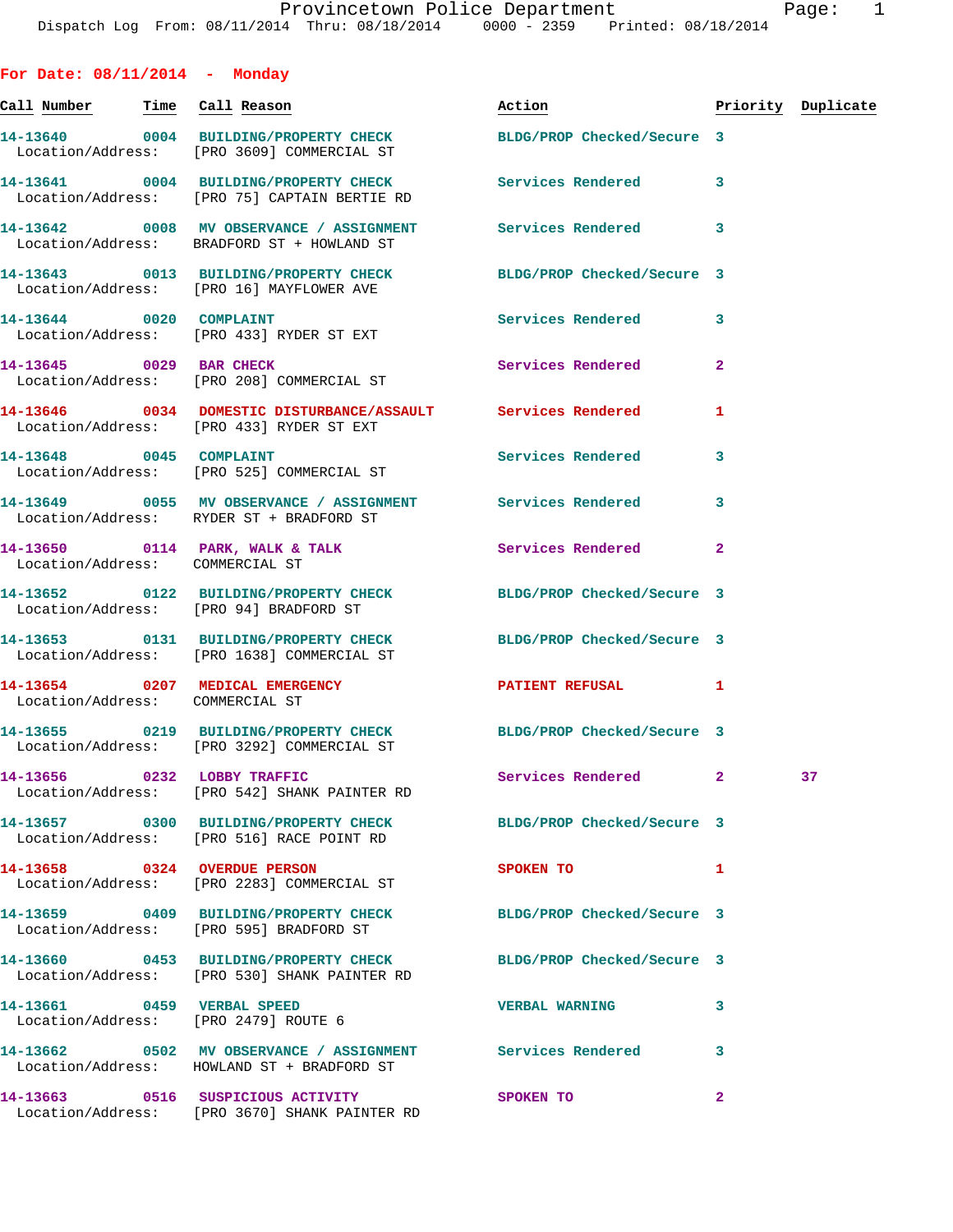|                                        | Provincetown Police Department Fage: 2<br>Dispatch Log From: 08/11/2014 Thru: 08/18/2014 0000 - 2359 Printed: 08/18/2014 |                            |                |  |
|----------------------------------------|--------------------------------------------------------------------------------------------------------------------------|----------------------------|----------------|--|
|                                        | 14-13664 0532 MV OBSERVANCE / ASSIGNMENT Services Rendered<br>Location/Address: JEROME SMITH RD + WINSLOW ST             |                            | $\mathbf{3}$   |  |
|                                        | 14-13665 0542 MV OBSERVANCE / ASSIGNMENT Services Rendered 3<br>Location/Address: RACE POINT RD + NELSON AVE             |                            |                |  |
|                                        |                                                                                                                          | <b>VERBAL WARNING</b>      | 3              |  |
|                                        | 14-13667 0614 BUILDING/PROPERTY CHECK BLDG/PROP Checked/Secure 3<br>Location/Address: [PRO 3307] HEATHER'S WAY           |                            |                |  |
|                                        | 14-13668 0625 TTY TEST CALL<br>Location/Address: [PRO 542] SHANK PAINTER RD                                              | Services Rendered 1        |                |  |
|                                        | 14-13669 0728 ARM LACERATION/TRANSPORT Transported to Hospital 1<br>Location/Address: [PRO 1086] PRINCE ST               |                            |                |  |
|                                        | 14-13670 0736 BUILDING/PROPERTY CHECK Services Rendered 3<br>Location/Address: [PRO 2898] JEROME SMITH RD                |                            |                |  |
|                                        | 14-13671 0824 PARK, WALK & TALK 1988 Services Rendered<br>Location/Address: [PRO 105] COMMERCIAL ST                      |                            | $\mathbf{2}$   |  |
|                                        | 14-13673 0924 TOW/STREET SWEEP<br>Location/Address: [PRO 836] COMMERCIAL ST                                              | Vehicle Towed              | $\overline{2}$ |  |
| Location/Address: [PRO 43] BRADFORD ST | 14-13674 0954 VERBAL MARKED LANES VERBAL WARNING                                                                         |                            | 3              |  |
|                                        | 14-13675 1002 MV OBSERVANCE / ASSIGNMENT Services Rendered<br>Location/Address: HARRY KEMP WAY + AUNT SUKEYS WAY         |                            | 3              |  |
|                                        | 14-13676 1009 VERBAL SPEED VERBAL WERBAL WARNING<br>Location/Address: HARRY KEMP WAY + AUNT SUKEYS WAY                   |                            | 3              |  |
|                                        | 14-13678 1027 BUILDING/PROPERTY CHECK Services Rendered 3<br>Location/Address: [PRO 75] CAPTAIN BERTIE RD                |                            |                |  |
|                                        | 14-13677 1028 ESCORT/TRANSPORT<br>Location/Address: [PRO 1645] HARRY KEMP WAY                                            | Services Rendered 3        |                |  |
|                                        | 14-13679 1042 MV ACCIDENT<br>Location/Address: COTTAGE ST + BRADFORD ST                                                  | Services Rendered 1        |                |  |
| Location/Address: [PRO 3222] ALDEN ST  | 14-13682 1133 FALL INJURIES/TRANSPORT Transported to Hospital 1                                                          |                            |                |  |
|                                        | 14-13683 1138 PARK, WALK & TALK<br>Location/Address: HIGH POLE HL + BRADFORD ST                                          | Services Rendered          | $\mathbf{2}$   |  |
| Location/Address: [PRO 2] ALDEN ST     | 14-13684 1140 BUILDING/PROPERTY CHECK BLDG/PROP Checked/Secure 3                                                         |                            |                |  |
|                                        | 14-13685 1145 FALL/TRANSPORT<br>Location/Address: [PRO 1663] COMMERCIAL ST                                               | Transported to Hospital 1  |                |  |
|                                        | 14-13686 1148 BUILDING/PROPERTY CHECK<br>Location/Address: [PRO 2543] MACMILLAN WHARF                                    | BLDG/PROP Checked/Secure 3 |                |  |
| 14-13687 1230 NOISE COMPLAINT          | Location/Address: [PRO 2824] COMMERCIAL ST                                                                               | SPOKEN TO                  | 3              |  |
|                                        | 14-13688 1240 SERVE HARASSMENT ORDER Services Rendered<br>Location/Address: [PRO 542] SHANK PAINTER RD                   |                            | 2              |  |
| 14-13689 1301 FLIGHT COVERAGE          | Location/Address: [PRO 516] RACE POINT RD                                                                                | Services Rendered          | $\overline{2}$ |  |
|                                        |                                                                                                                          |                            | $\mathbf{2}$   |  |

Location/Address: [PRO 105] COMMERCIAL ST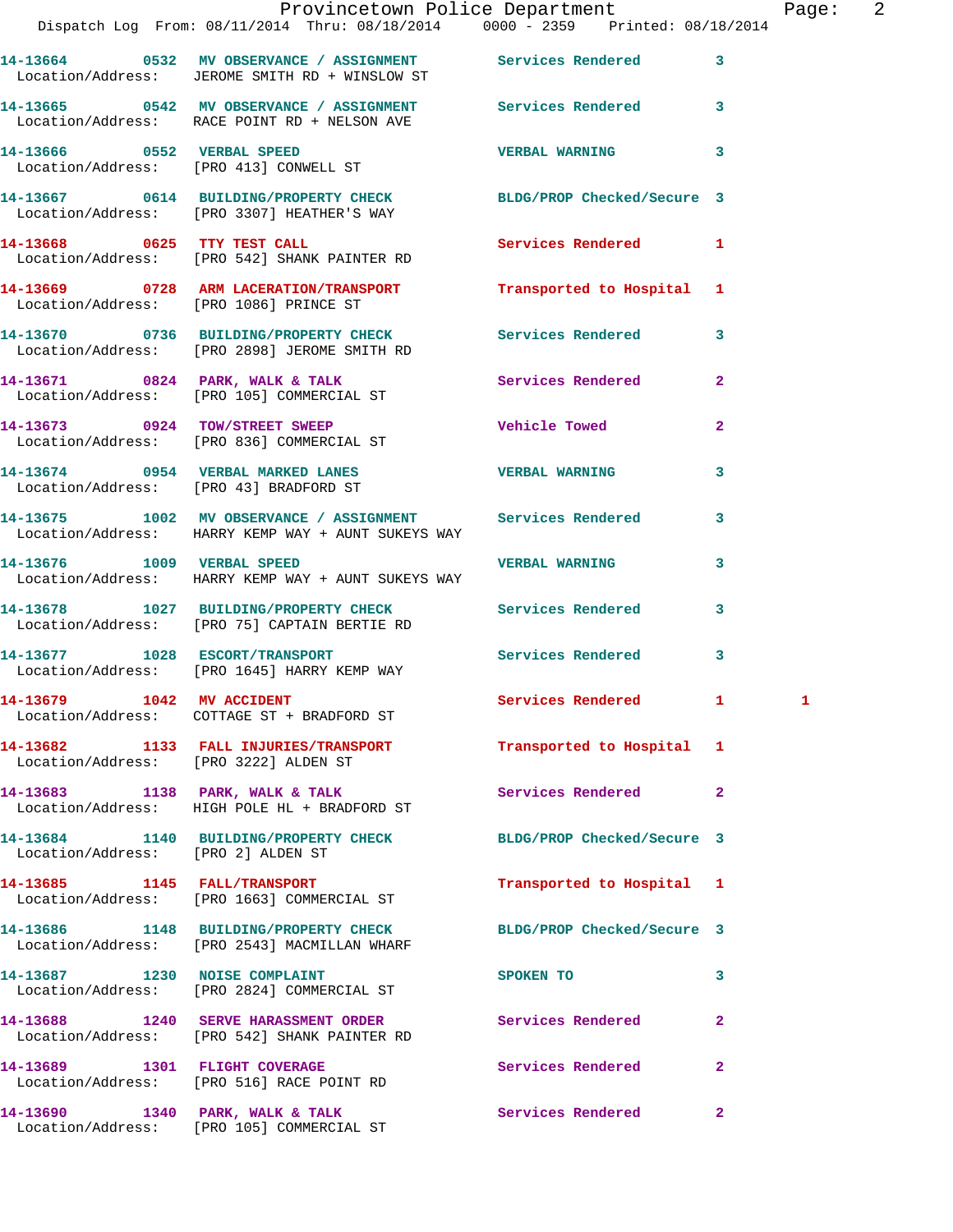Provincetown Police Department Fage: 3

Dispatch Log From: 08/11/2014 Thru: 08/18/2014 0000 - 2359 Printed: 08/18/2014

|      | raye |  |
|------|------|--|
| 71 A |      |  |

|                                                           | 14-13691 1344 MV STOP<br>Location/Address: MECHANIC ST + BRADFORD ST                                           | <b>VERBAL WARNING</b>      | 3              |              |
|-----------------------------------------------------------|----------------------------------------------------------------------------------------------------------------|----------------------------|----------------|--------------|
|                                                           | 14-13692 1347 RENTAL SCAM<br>Location/Address: [PRO 565] WEST VINE ST                                          | SPOKEN TO                  | 2 <sup>1</sup> | $\mathbf{1}$ |
|                                                           | 14-13693 1358 HARASSMENT<br>Location/Address: NELSON AVE + STEARNS AVE                                         | Services Rendered          | $\mathbf{2}$   |              |
| 14-13695 1443 RETURNED KEYS<br>Location: MASONIC PL STEPS |                                                                                                                | No Action Required         | 3              |              |
|                                                           | 14-13696 1454 LOST WALLET<br>Location/Address: [PRO 542] SHANK PAINTER RD                                      | <b>No Action Required</b>  | 3              |              |
|                                                           | 14-13694 1455 PARKING COMPLAINT / GENERAL Citation/Warning Issued<br>Location/Address: [PRO 3456] RYDER ST EXT |                            | 3              |              |
|                                                           | 14-13697 1534 MISSING PERSON<br>Location/Address: [PRO 165] COMMERCIAL ST                                      | <b>Services Rendered</b>   | 1              |              |
|                                                           | 14-13698 1534 FOUND FOSSIL WATCH<br>Location/Address: [PRO 2490] PROVINCELANDS RD                              | No Action Required         | 3              |              |
|                                                           | 14-13699 1630 MEDICAL EMERGENCY<br>Location/Address: [PRO 2543] MACMILLAN WHARF                                | Transported to Hospital 1  |                |              |
|                                                           | 14-13700 1637 ANIMAL CALL<br>Location/Address: [PRO 3456] RYDER ST EXT                                         | SPOKEN TO                  | $\mathbf{2}$   |              |
| Location/Address: [PRO 2090] PEARL ST                     | 14-13701 1644 POSSIBLE CHILD ENDANGERMENT SPOKEN TO                                                            |                            | $\overline{2}$ |              |
|                                                           | 14-13702 1707 SHOPLIFTING<br>Location/Address: [PRO 3296] SHANK PAINTER RD                                     | SPOKEN TO                  | 3              |              |
| 14-13703 1727 911 ABANDONED                               | Location/Address: [PRO 63] BRADFORD ST EXT                                                                     | SPOKEN TO                  | 1              |              |
|                                                           | 14-13704 1756 FOLLOW UP<br>Location/Address: [PRO 146] COMMERCIAL ST                                           | SPOKEN TO                  | $\overline{2}$ |              |
|                                                           | 14-13705 1807 ASSIST CITIZEN<br>Location/Address: [PRO 542] SHANK PAINTER RD                                   | <b>SPOKEN TO</b>           | 3              |              |
|                                                           | 14-13706 1822 MEDICAL EMERGENCY<br>Location/Address: [PRO 2227] BRADFORD ST                                    | Transported to Hospital 1  |                |              |
| 14-13707 1822 LOST BAG                                    | Location/Address: [PRO 542] SHANK PAINTER RD                                                                   | <b>No Action Required</b>  | 3              |              |
|                                                           | 14-13708 1843 PARK, WALK & TALK<br>Location/Address: [PRO 3405] COMMERCIAL ST                                  | Services Rendered          | $\overline{a}$ |              |
|                                                           | 14-13709 1857 FOUND WHITE IPHONE<br>Location/Address: [PRO 2490] PROVINCELANDS RD                              | <b>No Action Required</b>  | 3              |              |
| Location: CENTER ROAM                                     | 14-13710 1903 PARK, WALK & TALK                                                                                | No Action Required         | $\mathbf{2}$   |              |
|                                                           | 14-13711 1910 FIRE, BRUSH<br>Location/Address: [PRO 2266] COMMERCIAL ST                                        | No Action Required         | 1              |              |
|                                                           | 14-13713 1945 BUILDING/PROPERTY CHECK<br>Location/Address: [PRO 306] COMMERCIAL ST                             | BLDG/PROP Checked/Secure 3 |                |              |
|                                                           | 14-13714 1952 BUILDING/PROPERTY CHECK BLDG/PROP Checked/Secure 3<br>Location/Address: [PRO 2481] TREMONT ST    |                            |                |              |
|                                                           | 14-13715 2005 BUILDING/PROPERTY CHECK BLDG/PROP Checked/Secure 3                                               |                            |                |              |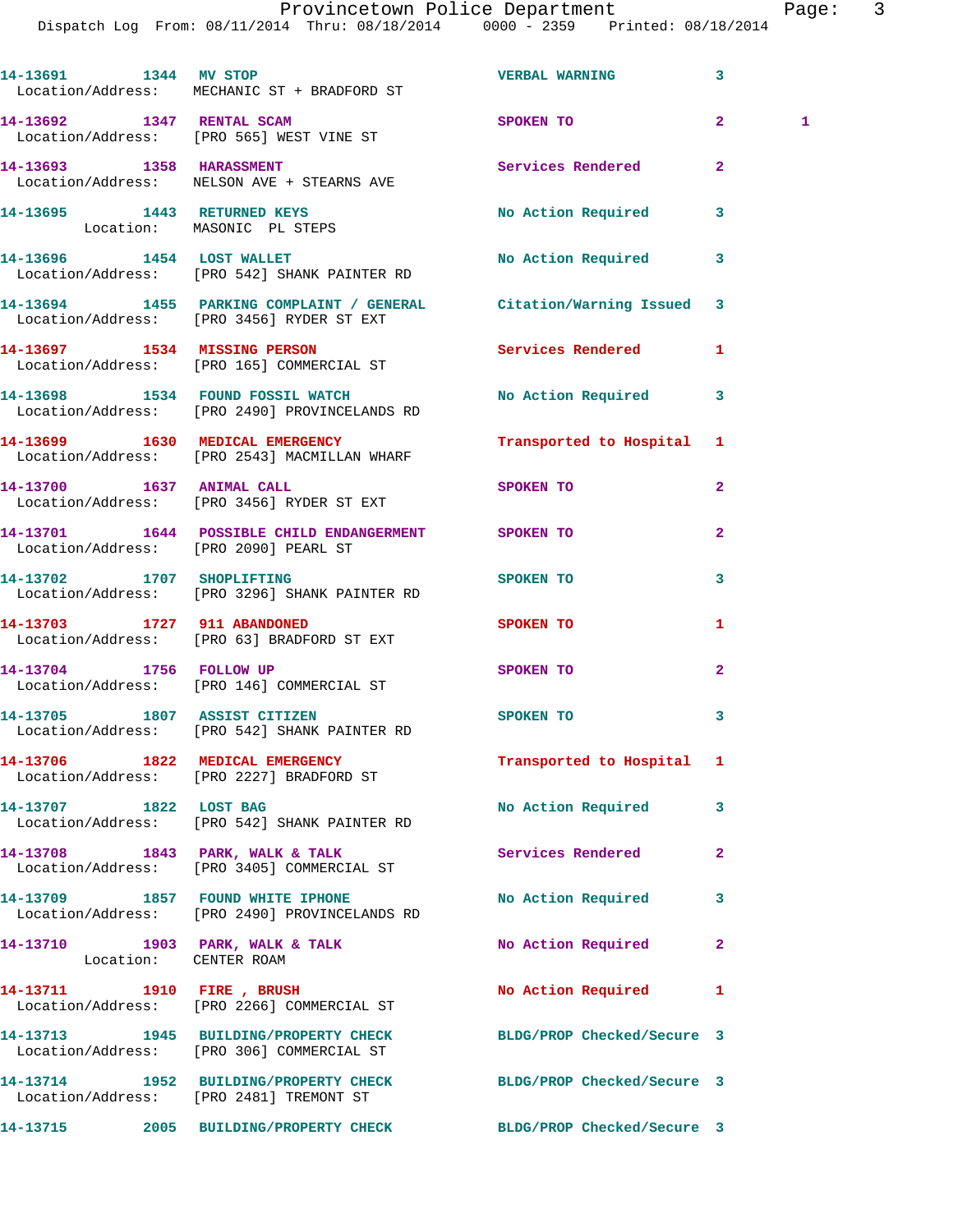|                                                      | Dispatch Log From: 08/11/2014 Thru: 08/18/2014 0000 - 2359 Printed: 08/18/2014                                 | Provincetown Police Department |              | Page: | $\overline{4}$ |
|------------------------------------------------------|----------------------------------------------------------------------------------------------------------------|--------------------------------|--------------|-------|----------------|
|                                                      | Location/Address: [PRO 175] COMMERCIAL ST                                                                      |                                |              |       |                |
|                                                      | 14-13716 2010 BUILDING/PROPERTY CHECK BLDG/PROP Checked/Secure 3 Location/Address: [PRO 519] RACE POINT RD     |                                |              |       |                |
|                                                      | 14-13717 2020 BUILDING/PROPERTY CHECK BLDG/PROP Checked/Secure 3<br>Location/Address: [PRO 2500] COMMERCIAL ST |                                |              |       |                |
|                                                      | 14-13718 2028 BUILDING/PROPERTY CHECK BLDG/PROP Checked/Secure 3<br>Location/Address: [PRO 1638] COMMERCIAL ST |                                |              |       |                |
|                                                      | 14-13719 2037 MV OBSERVANCE / ASSIGNMENT<br>Location/Address: [PRO 539] SHANK PAINTER RD                       | No Action Required 3           |              |       |                |
|                                                      | 14-13720 2052 BUILDING/PROPERTY CHECK BLDG/PROP Checked/Secure 3<br>Location/Address: [PRO 182] COMMERCIAL ST  |                                |              |       |                |
| 14-13721 2054 MV STOP                                | Location/Address: [PRO 3296] SHANK PAINTER RD                                                                  | <b>VERBAL WARNING</b>          | 3            |       |                |
|                                                      | 14-13723 2110 BUILDING/PROPERTY CHECK BLDG/PROP Checked/Secure 3<br>Location/Address: [PRO 519] RACE POINT RD  |                                |              |       |                |
| Location/Address: [PRO 1110] SOPER ST                | 14-13722 2111 ASSIST CITIZEN                                                                                   | SPOKEN TO                      | 3            |       |                |
| Location/Address: RACE POINT RD                      | 14-13725 2115 ASSIST AGENCY / AAA/NPS Taken/Referred to Other 3                                                |                                |              |       |                |
|                                                      | 14-13724 2117 FIRE, OTHER<br>Location/Address: [PRO 550] STANDISH ST                                           | Services Rendered              | 1            |       |                |
|                                                      | 14-13726 2141 MV COMPLAINT<br>Location/Address: [PRO 106] COMMERCIAL ST                                        | Services Rendered              | $\mathbf{2}$ |       |                |
| Location/Address: [PRO 506] PEARL ST                 | 14-13727 2145 PARKING COMPLAINT / GENERAL Services Rendered                                                    |                                | 3            |       |                |
| Location/Address: [PRO 3287] ROUTE 6                 | 14-13728 2224 BUILDING/PROPERTY CHECK BLDG/PROP Checked/Secure 3                                               |                                |              |       |                |
| 14-13729 2239 COMPLAINT                              | SPOKEN TO<br>Location/Address: [PRO 1435] STANDISH ST                                                          |                                | 3            |       |                |
| 14-13730 2330 FOUND GLASSES<br>Location: CENTER ROAM |                                                                                                                | No Action Required             | 3            |       |                |
| 14-13731 2332 MV STOP                                | Location/Address: [PRO 2420] BRADFORD ST                                                                       | <b>VERBAL WARNING</b>          | 3            |       |                |
| For Date: $08/12/2014$ - Tuesday                     |                                                                                                                |                                |              |       |                |
|                                                      | 14-13733 0027 BUILDING/PROPERTY CHECK<br>Location/Address: [PRO 3256] COMMERCIAL ST                            | BLDG/PROP Checked/Secure 3     |              |       |                |
| Location: THE PATIO                                  | 14-13734 0028 BUILDING/PROPERTY CHECK BLDG/PROP Checked/Secure 3                                               |                                |              |       |                |
|                                                      | 14-13735 0028 PARK, WALK & TALK<br>Location/Address: [PRO 3085] COMMERCIAL ST                                  | No Action Required             | 2            |       |                |
| 14-13736 0028 LOBBY TRAFFIC                          | Location/Address: [PRO 542] SHANK PAINTER RD                                                                   | Services Rendered              | $\mathbf{2}$ | 24    |                |
|                                                      | 14-13737 0035 BAR CHECK<br>Location/Address: [PRO 3236] COMMERCIAL ST                                          | No Action Required 2           |              |       |                |
| Location/Address: [PRO 2] ALDEN ST                   | 14-13739 0040 BUILDING/PROPERTY CHECK BLDG/PROP Checked/Secure 3                                               |                                |              |       |                |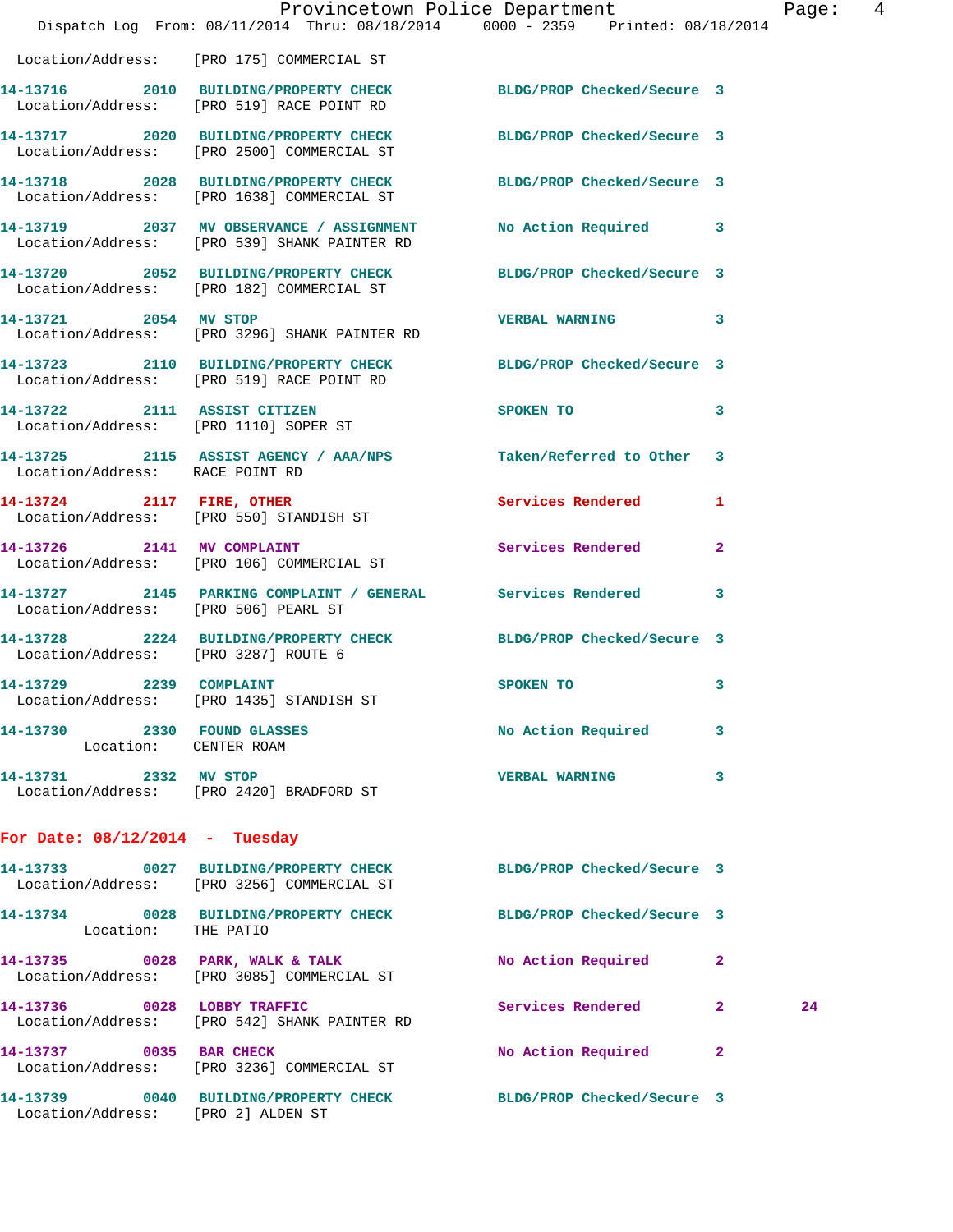**14-13741 0113 MV STOP VERBAL WARNING 3**  Location/Address: STANDISH ST + BRADFORD ST

Location/Address: BRADFORD ST + RYDER ST

Location/Address: [PRO 554] TREMONT ST

Location/Address: [PRO 379] COMMERCIAL ST

Location/Address: [PRO 1112] STANDISH

**14-13748 0312 BUILDING/PROPERTY CHECK BLDG/PROP Checked/Secure 3** 

Location/Address: [PRO 516] RACE POINT RD

**14-13756 0712 MV COMPLAINT Could Not Locate 2**  Location/Address: ROUTE 6 + SNAIL RD

Location/Address: [PRO 3259] MACMILLAN WHARF

Location/Address: [PRO 1276] RACE POINT RD

**14-13742 0121 BUILDING/PROPERTY CHECK BLDG/PROP Checked/Secure 3**  Location/Address: [PRO 440] HARRY KEMP WAY

14-13743 0133 NOISE COMPLAINT **No Action Required** 3 Location/Address: [PRO 2500] COMMERCIAL ST

**14-13744 0152 BUILDING/PROPERTY CHECK BLDG/PROP Checked/Secure 3** 

**14-13745 0214 BUILDING/PROPERTY CHECK BLDG/PROP Checked/Secure 3** 

**14-13747 0259 ALARM - FIRE Services Rendered 1** 

Location/Address: [PRO 413] CONWELL ST

**14-13750 0344 BUILDING/PROPERTY CHECK BLDG/PROP Checked/Secure 3**  Location/Address: [PRO 444] HIGH POLE HILL

Location/Address: [PRO 539] SHANK PAINTER RD

**14-13752 0527 BUILDING/PROPERTY CHECK BLDG/PROP Checked/Secure 3**  Location/Address: [PRO 545] SHANK PAINTER RD

**14-13753 0552 BUILDING/PROPERTY CHECK BLDG/PROP Checked/Secure 3**  Location/Address: [PRO 447] JEROME SMITH RD

**14-13754 0554 MV OBSERVANCE / ASSIGNMENT Services Rendered 3**  Location/Address: COMMERCIAL ST + MAYFLOWER AVE

**14-13755 0559 MV OBSERVANCE / ASSIGNMENT Services Rendered 3**  Location/Address: [PRO 2898] JEROME SMITH RD

**14-13757 0812 BUILDING/PROPERTY CHECK Services Rendered 3** 

**14-13758 0820 COMPLAINT/SIGNAGE Services Rendered 3**  Location/Address: [PRO 1638] COMMERCIAL ST

Location/Address: [PRO 2543] MACMILLAN WHARF

Location/Address: [PRO 1627] COMMERCIAL ST

**14-13764 1025 PARKING COMPLAINT / GENERAL Services Rendered 3**  Location/Address: BRADFORD ST

**14-13765 1044 BUILDING/PROPERTY CHECK BLDG/PROP Checked/Secure 3**  Location/Address: [PRO 2494] BRADFORD ST

**14-13749 0327 BUILDING/PROPERTY CHECK BLDG/PROP Checked/Secure 3** 

**14-13751 0450 PARK, WALK & TALK Services Rendered 2** 

**14-13759 0841 LOST BAG WITH ART Services Rendered 3** 

**14-13762 0927 FOUND NC DL Services Rendered 3** 

**14-13763 0954 PARKING COMPLAINT / GENERAL Vehicle Towed 3**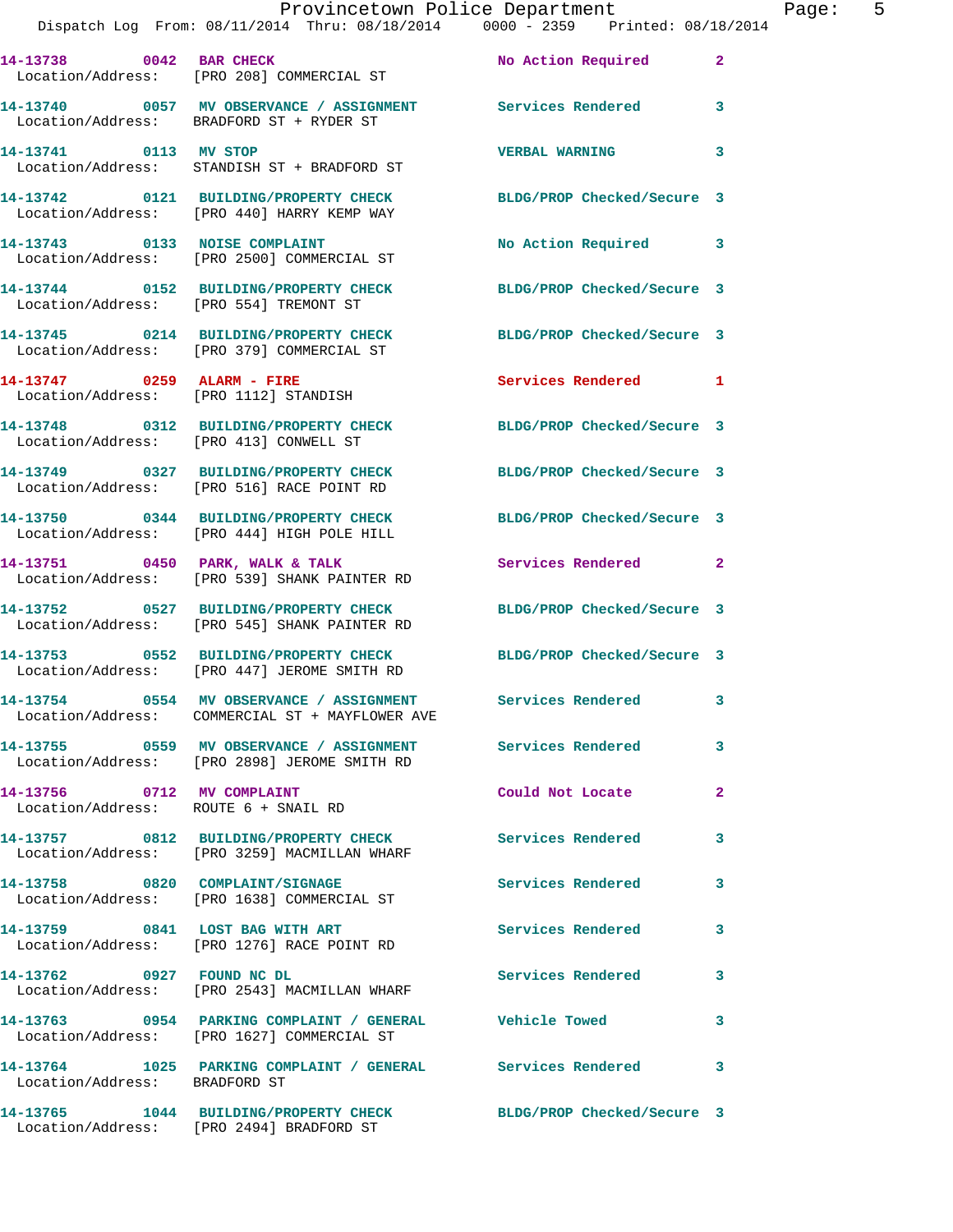|                                                                         | 14-13766 1046 MV OBSERVANCE / ASSIGNMENT Services Rendered 3<br>Location/Address: HOWLAND ST + WILLOW DR         |                            |                            |
|-------------------------------------------------------------------------|------------------------------------------------------------------------------------------------------------------|----------------------------|----------------------------|
| 14-13767 1048 MV STOP                                                   | Location/Address: HOWLAND ST + BRADFORD ST                                                                       | Citation/Warning Issued 3  |                            |
| 14-13768 1101 MEDICAL/DOT                                               | Location/Address: [PRO 440] HARRY KEMP WAY                                                                       | Services Rendered          | $\mathbf{1}$               |
| Location/Address: BRADFORD ST + SNOW ST                                 | 14-13770 1103 MV OBSERVANCE / ASSIGNMENT Citation/Warning Issued                                                 |                            | 3                          |
|                                                                         | 14-13769 1105 MEDICAL EMERGENCY<br>Location/Address: [PRO 2490] PROVINCELANDS RD                                 | <b>PATIENT REFUSAL</b>     | 1                          |
| 14-13771 1116 MV STOP<br>Location/Address: CEMETERY RD                  |                                                                                                                  | <b>VERBAL WARNING</b>      | 3                          |
|                                                                         | 14-13772 1130 LOST MASTERCARD<br>Location/Address: [PRO 105] COMMERCIAL ST                                       | Services Rendered          | $\mathbf{3}$               |
|                                                                         | 14-13773 1134 MV STOP<br>Location/Address: BRADFORD ST + KENDALL LN                                              | <b>VERBAL WARNING</b>      | 3                          |
| 14-13774 1207 MEDICAL EMERGENCY                                         | Location/Address: [PRO 542] SHANK PAINTER RD                                                                     | <b>PATIENT REFUSAL</b>     | 1                          |
| 14-13775 1208 MV DISABLED<br>Location/Address: ROUTE 6 + CONWELL ST     |                                                                                                                  | Services Rendered          | $\overline{\phantom{0}}$ 2 |
|                                                                         | 14-13776 1229 BUILDING/PROPERTY CHECK<br>Location/Address: [PRO 564] BAYBERRY AVE                                | BLDG/PROP Checked/Secure 3 |                            |
|                                                                         | 14-13778 1344 LOST METAL WALLET<br>Location/Address: [PRO 542] SHANK PAINTER RD                                  | <b>Services Rendered</b>   | $\overline{\phantom{a}}$ 3 |
|                                                                         | 14-13779 1347 BUILDING/PROPERTY CHECK<br>Location/Address: [PRO 2206] COMMERCIAL ST                              | BLDG/PROP Checked/Secure 3 |                            |
|                                                                         | 14-13780 1436 911 GENERAL/MISDIAL<br>Location/Address: [PRO 63] BRADFORD ST EXT                                  | <b>Services Rendered</b> 1 |                            |
|                                                                         | 14-13781 1445 MEDICAL EMERGENCY<br>Location/Address: [PRO 2490] PROVINCELANDS RD                                 | <b>PATIENT REFUSAL</b>     | 1                          |
| 14-13782 1459 LIFT ASSIST                                               | Location/Address: [PRO 2645] SHANK PAINTER RD                                                                    | Services Rendered          | 1.                         |
| Location/Address: [TRU] SHORE RD                                        | 14-13783 1537 ANIMAL CALL/MISSING DOG Services Rendered 2                                                        |                            |                            |
| 14-13784 1616 MV ACCIDENT<br>Location/Address: RYDER ST                 |                                                                                                                  | Services Rendered          | $\mathbf{1}$               |
|                                                                         | 14-13785 1642 MV OBSERVANCE / ASSIGNMENT Services Rendered 3<br>Location/Address: [PRO 2521] ROUTE 6             |                            |                            |
| 14-13786 1645 MV STOP                                                   | Location/Address: MILLER HILL RD + BRADFORD ST                                                                   | <b>VERBAL WARNING</b>      | 3                          |
|                                                                         | 14-13787 1737 MV OBSERVANCE / ASSIGNMENT Services Rendered<br>Location/Address: [PRO 105] RYDER ST + BRADFORD ST |                            | $\mathbf{3}$               |
| 14-13788 1752 NOISE COMPLAINT<br>Location/Address: COMMERCIAL ST        |                                                                                                                  | <b>Services Rendered</b>   | $\overline{\phantom{a}}$ 3 |
| 14-13789 1810 MV ACCIDENT/MINOR<br>Location/Address: [PRO 2513] ROUTE 6 | Refer To Accident: 14-48-AC                                                                                      | Services Rendered          | $\mathbf{1}$               |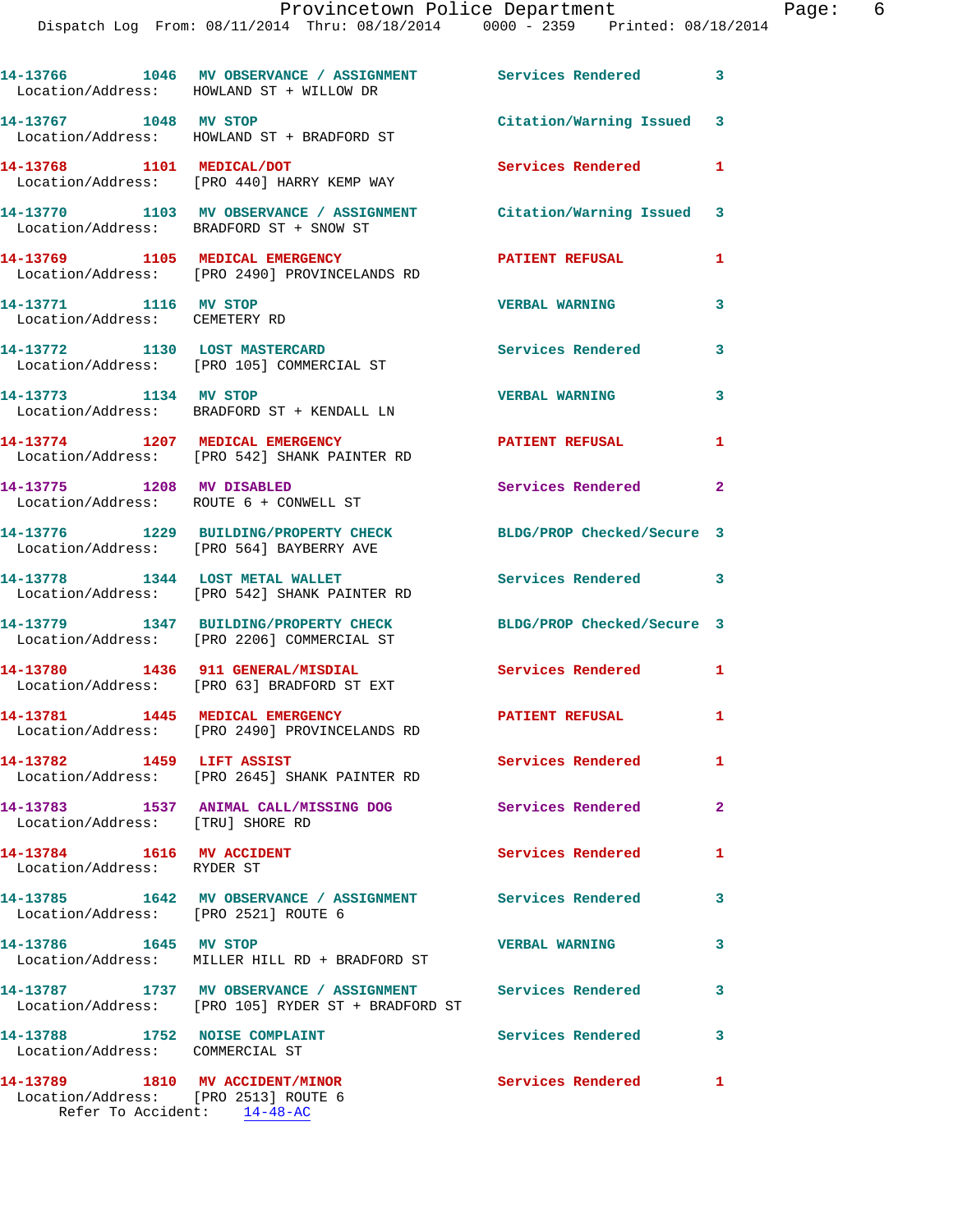|                                    |                                                                                                                                      | Provincetown Police Department | Page: 7                 |
|------------------------------------|--------------------------------------------------------------------------------------------------------------------------------------|--------------------------------|-------------------------|
|                                    | Dispatch Log From: 08/11/2014 Thru: 08/18/2014   0000 - 2359   Printed: 08/18/2014                                                   |                                |                         |
|                                    |                                                                                                                                      |                                | 3                       |
|                                    | 14-13791 1843 COMPLAINT<br>Location/Address: [PRO 542] SHANK PAINTER RD                                                              | <b>Services Rendered</b>       | $\overline{\mathbf{3}}$ |
|                                    | 14-13792 1909 FOUND PURPLE GLASSES Services Rendered<br>Location/Address: [PRO 542] SHANK PAINTER RD                                 |                                | 3                       |
|                                    |                                                                                                                                      | PATIENT REFUSAL                | 1                       |
| Location/Address: SHANK PAINTER RD | 14-13795 2121 MV OBSERVANCE / ASSIGNMENT Services Rendered 3                                                                         |                                |                         |
|                                    | 14-13796 2136 BUILDING/PROPERTY CHECK BLDG/PROP Checked/Secure 3<br>Location/Address: [PRO 182] COMMERCIAL ST                        |                                |                         |
|                                    | 14-13797 2138 BUILDING/PROPERTY CHECK BLDG/PROP Checked/Secure 3<br>Location/Address: [PRO 1638] COMMERCIAL ST                       |                                |                         |
|                                    | 14-13798 2142 BUILDING/PROPERTY CHECK BLDG/PROP Checked/Secure 3<br>Location/Address: [PRO 306] COMMERCIAL ST                        |                                |                         |
|                                    | 14-13799 2211 BUILDING/PROPERTY CHECK BLDG/PROP Checked/Secure 3<br>Location/Address: [PRO 105] COMMERCIAL ST                        |                                |                         |
|                                    | 14-13800 2223 BUILDING/PROPERTY CHECK BLDG/PROP Checked/Secure 3<br>Location/Address: [PRO 519] RACE POINT RD                        |                                |                         |
|                                    | 14-13801 2312 BUILDING/PROPERTY CHECK BLDG/PROP Checked/Secure 3<br>Location/Address: [PRO 3292] COMMERCIAL ST                       |                                |                         |
|                                    | 14-13802 2322 NOISE COMPLAINT<br>Location/Address: [PRO 196] COMMERCIAL ST                                                           | SPOKEN TO                      | 3                       |
|                                    | 14-13803 2356 BUILDING/PROPERTY CHECK BLDG/PROP Checked/Secure 3<br>Location/Address: [PRO 530] SHANK PAINTER RD                     |                                |                         |
|                                    | 14-13804 2356 DOMESTIC DISTURBANCE/ASSAULT Arrest(s) Made<br>Location/Address: [PRO 819] COMMERCIAL ST<br>Refer To Arrest: 14-198-AR |                                | 1                       |

Location/Address: [PRO 1894] WINSLOW ST

## **For Date: 08/13/2014 - Wednesday**

|                                                                        | 14-13805 0034 BUILDING/PROPERTY CHECK BLDG/PROP Checked/Secure 3<br>Location/Address: [PRO 3256] COMMERCIAL ST            |                            |                         |
|------------------------------------------------------------------------|---------------------------------------------------------------------------------------------------------------------------|----------------------------|-------------------------|
|                                                                        | 14-13806      0035 BUILDING/PROPERTY CHECK       BLDG/PROP Checked/Secure 3<br>Location/Address: [PRO 440] HARRY KEMP WAY |                            |                         |
|                                                                        | 14-13807 0040 BUILDING/PROPERTY CHECK<br>Location/Address: [PRO 2500] COMMERCIAL ST                                       | BLDG/PROP Checked/Secure 3 |                         |
|                                                                        | 14-13808 0044 BUILDING/PROPERTY CHECK BLDG/PROP Checked/Secure 3<br>Location/Address: [PRO 3259] MACMILLAN WHARF          |                            |                         |
|                                                                        | 14-13809 0045 BUILDING/PROPERTY CHECK BLDG/PROP Checked/Secure 3<br>Location/Address: [PRO 2539] RYDER ST EXT             |                            |                         |
| 14-13810 0047 ALARM - GENERAL<br>Location/Address: COMMERCIAL ST       |                                                                                                                           | BLD/PROP CHECKED UNSECUR 1 |                         |
| 14-13811 0147 ALARM - FIRE                                             | Location/Address: [PRO 488] MAYFLOWER AVE                                                                                 | <b>Ealse Alarm</b>         | $\mathbf{1}$            |
| 14-13812 0147 NOISE COMPLAINT<br>Location/Address: [PRO 1270] ALDEN ST |                                                                                                                           | SPOKEN TO                  | $\overline{\mathbf{3}}$ |
| 14-13813 0151 B & E BURGLARY                                           |                                                                                                                           | SPOKEN TO                  | $\overline{2}$          |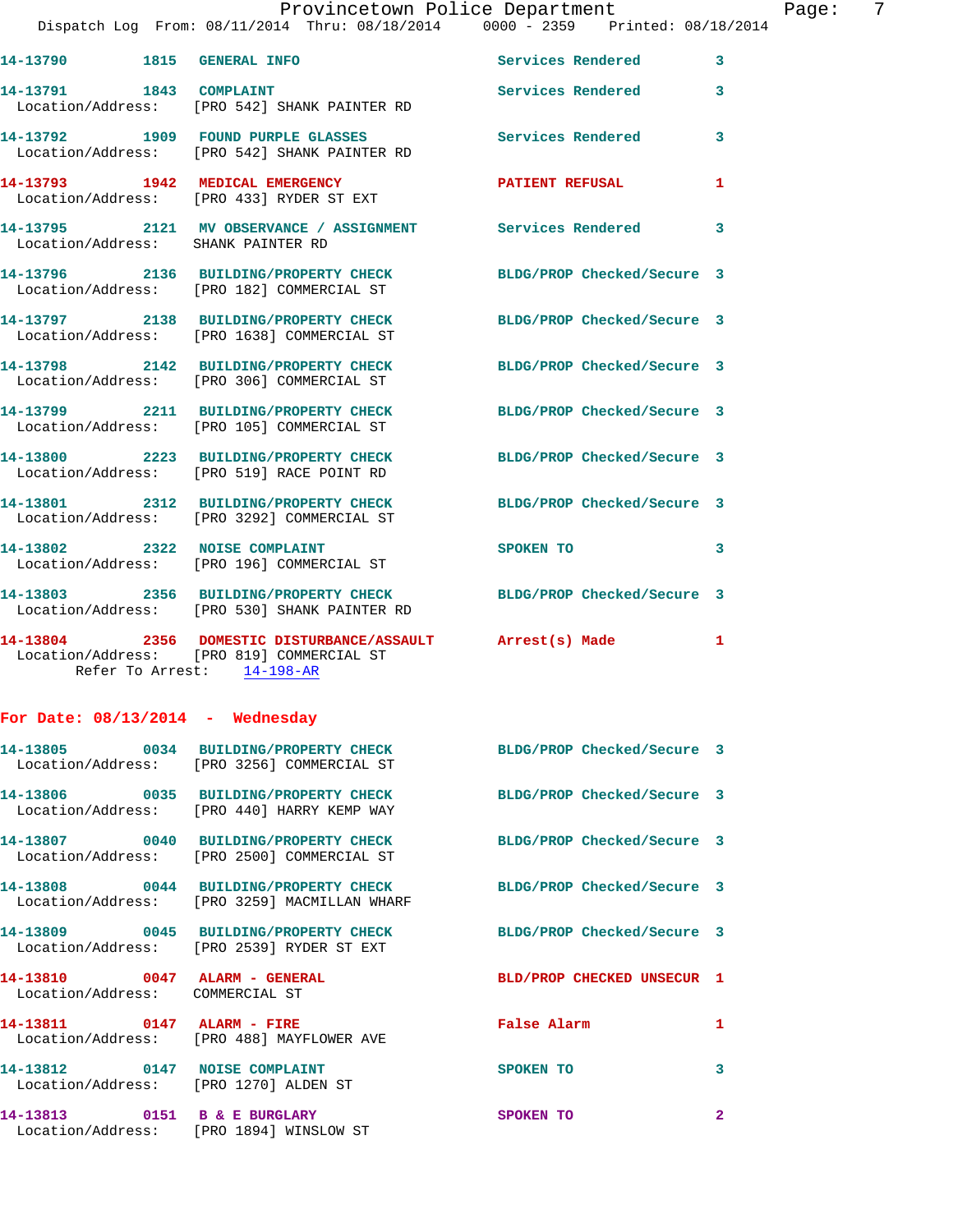|                                                             | 14-13814 0206 BUILDING/PROPERTY CHECK BLDG/PROP Checked/Secure 3<br>Location/Address: [PRO 488] MAYFLOWER AVE    |                            |              |    |
|-------------------------------------------------------------|------------------------------------------------------------------------------------------------------------------|----------------------------|--------------|----|
|                                                             | 14-13815 0212 ASSIST CITIZEN<br>Location/Address: [PRO 105] COMMERCIAL ST                                        | Services Rendered 3        |              |    |
|                                                             | 14-13816 0520 BUILDING/PROPERTY CHECK<br>Location/Address: [PRO 1778] SHANK PAINTER RD                           | BLDG/PROP Checked/Secure 3 |              |    |
|                                                             | 14-13817 0526 BUILDING/PROPERTY CHECK BLDG/PROP Checked/Secure 3<br>Location/Address: [PRO 545] SHANK PAINTER RD |                            |              |    |
| Location: ROUTE 6 I/B                                       | 14-13818 0535 MV OBSERVANCE / ASSIGNMENT Services Rendered 3                                                     |                            |              |    |
|                                                             | 14-13819 0542 LOBBY TRAFFIC<br>Location/Address: [PRO 542] SHANK PAINTER RD                                      | Services Rendered 2        |              | 21 |
|                                                             | 14-13820 0621 BUILDING/PROPERTY CHECK<br>Location/Address: [PRO 2483] COMMERCIAL ST                              | BLDG/PROP Checked/Secure 3 |              |    |
|                                                             | 14-13821 0657 SERVE SUMMONS<br>Location/Address: [PRO 175] COMMERCIAL ST                                         | Could Not Locate           | 3            |    |
|                                                             | 14-13822 0746 BUILDING/PROPERTY CHECK Services Rendered<br>Location/Address: [PRO 2206] COMMERCIAL ST            |                            | 3            |    |
|                                                             | 14-13823 0814 MV OBSERVANCE / ASSIGNMENT Services Rendered<br>Location/Address: [PRO 106] COMMERCIAL ST          |                            | 3            |    |
|                                                             | 14-13824 0903 SERVE SUMMONS<br>Location/Address: [PRO 175] COMMERCIAL ST                                         | Services Rendered          | 3            |    |
|                                                             | 14-13825 0914 FOUND CARD<br>Location: [PRO 3431] LOPES SQUARE                                                    | Services Rendered          | 3            |    |
| 14-13826 0923 ANIMAL CALL                                   | Location/Address: [PRO 3287] ROUTE 6                                                                             | Services Rendered          | $\mathbf{2}$ |    |
|                                                             | 14-13827 0926 STREET SWEEPING<br>Location/Address: [PRO 2364] COMMERCIAL ST                                      | <b>Vehicle Towed</b>       | 3            |    |
| 14-13828 0930 911 GENERAL                                   | Location/Address: [PRO 440] HARRY KEMP WAY                                                                       | <b>Services Rendered</b>   | 1            |    |
| 14-13829 1015 MV COMPLAINT                                  | Location/Address: W VINE ST + BRADFORD ST EXT                                                                    | Could Not Locate           | $\mathbf{2}$ |    |
| 14-13831 1036 SERVE SUMMONS                                 | Location/Address: [PRO 3670] SHANK PAINTER RD                                                                    | Could Not Locate           | 3            |    |
| 14-13832 1043 LOST CASH<br>Location/Address: HARRY KEMP WAY |                                                                                                                  | <b>Services Rendered</b>   | 3            |    |
| 14-13833 1046 LOST WALLET                                   | Location/Address: [PRO 105] COMMERCIAL ST                                                                        | Services Rendered          | 3            |    |
| 14-13834 1122 STOLEN MEDS                                   | Location/Address: [PRO 3670] SHANK PAINTER RD                                                                    | Services Rendered          | $\mathbf{2}$ |    |
| 14-13835 1131 SERVE SUMMONS                                 | Location/Address: [PRO 542] SHANK PAINTER RD                                                                     | Services Rendered          | 3            |    |
|                                                             | 14-13836 1155 PARK, WALK & TALK<br>Location: [PRO 3431] LOPES SQUARE                                             | Services Rendered          | $\mathbf{2}$ |    |
| 14-13837 1217 ASSIST CITIZEN                                | Location/Address: [PRO 3296] SHANK PAINTER RD                                                                    | Services Rendered          | 3            |    |
| 14-13838 1225 FLIGHT COVERAGE                               |                                                                                                                  | Services Rendered          | $\mathbf{2}$ |    |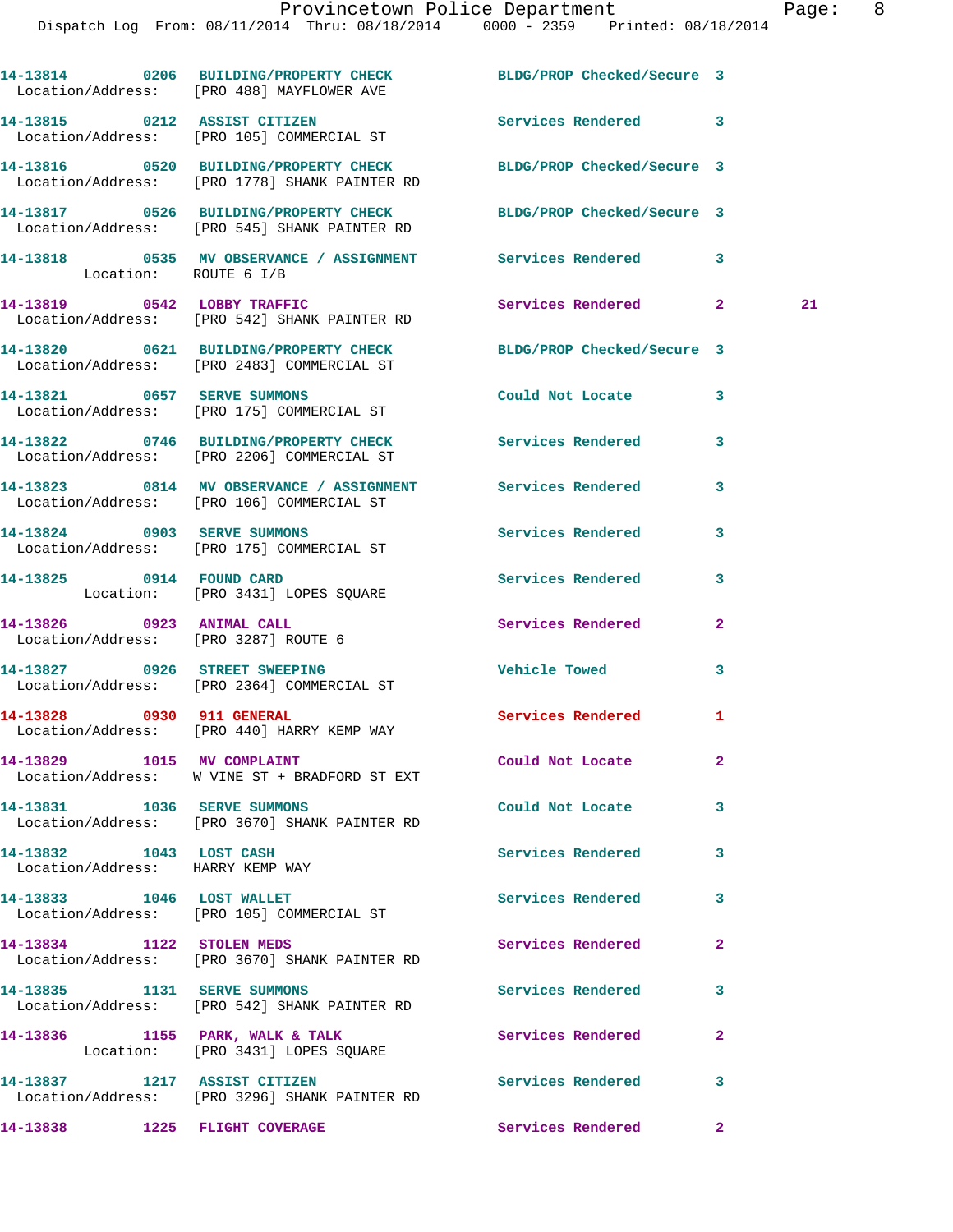|                                      | Provincetown Police Department<br>Dispatch Log From: 08/11/2014 Thru: 08/18/2014 0000 - 2359 Printed: 08/18/2014 |                            | Page: 9      |
|--------------------------------------|------------------------------------------------------------------------------------------------------------------|----------------------------|--------------|
|                                      | Location/Address: [PRO 516] RACE POINT RD                                                                        |                            |              |
|                                      | 14-13839 1244 LOST BAG WITH IPAD Services Rendered 3<br>Location/Address: [PRO 3405] COMMERCIAL ST               |                            |              |
|                                      | 14-13840 1251 MISSING PERSON<br>Location/Address: [PRO 305] COMMERCIAL ST                                        | Services Rendered          | 1            |
|                                      | 14-13841 1255 FOUND MADL Services Rendered 3<br>Location: [PRO 3431] LOPES SQUARE                                |                            |              |
|                                      | 14-13843 1303 STUCK ON BREAKWATER Services Rendered 3<br>Location/Address: [PRO 3210] LONG POINT LIGHTHOUS ST    |                            |              |
| 14-13842 1306 MV STOP                | Location/Address: SHANK PAINTER RD + COURT ST                                                                    | <b>VERBAL WARNING</b> 3    |              |
|                                      | 14-13844 1331 PARKING COMPLAINT / GENERAL Citation/Warning Issued 3<br>Location/Address: [PRO 488] MAYFLOWER AVE |                            |              |
|                                      | 14-13845 1343 PARKING COMPLAINT / GENERAL Services Rendered 3<br>Location/Address: [PRO 3456] RYDER ST EXT       |                            |              |
|                                      | 14-13846 1355 TRAFFIC CONTROL<br>Location/Address: COMMERCIAL ST + MONTELLO ST                                   | Services Rendered 3        |              |
| Location/Address: [PRO 3287] ROUTE 6 | 14-13847 1413 BUILDING/PROPERTY CHECK BLDG/PROP Checked/Secure 3                                                 |                            |              |
|                                      | 14-13848 1418 MEDICAL EMERGENCY PATIENT REFUSAL 1<br>Location/Address: [PRO 3609] COMMERCIAL ST                  |                            |              |
|                                      | 14-13849 1457 LARCENY /FORGERY / FRAUD Services Rendered 2<br>Location/Address: [PRO 3430] COMMERCIAL ST         |                            |              |
|                                      | 14-13851 1506 ANIMAL/DOG IN CAR Services Rendered 2<br>Location/Address: [PRO 724] BRADFORD ST                   |                            |              |
| Location/Address: AUNT SUKEYS WAY    | 14-13853 1603 911 GENERAL/ABANDONED CALL SPOKEN TO                                                               |                            | 1            |
|                                      | 14-13855 1647 BUILDING/PROPERTY CHECK BLDG/PROP Checked/Secure 3<br>Location/Address: [PRO 3259] MACMILLAN WHARF |                            |              |
|                                      | 14-13856 1715 COMPLAINT/WALLET<br>Location/Address: [PRO 187] COMMERCIAL ST                                      | SPOKEN TO                  | $\mathbf{3}$ |
|                                      | 14-13857 1756 PARK, WALK & TALK<br>Location/Address: [PRO 3771] COMMERCIAL ST                                    | BLDG/PROP Checked/Secure 2 |              |
|                                      | 14-13858 1801 MEDICAL EMERGENCY/CONSTIPATED PATIENT REFUSAL<br>Location/Address: [PRO 1437] TREMONT ST           |                            | 1            |
|                                      | 14-13859 1808 PARKING COMPLAINT / GENERAL Services Rendered 3<br>Location/Address: [PRO 2483] COMMERCIAL ST      |                            |              |
|                                      | 14-13860 1813 ASSIST AGENCY / MUTUAL AID Services Rendered 3<br>Location: [TRU] TRURO POLICE DEPARTMENT          |                            |              |
| Location/Address: [PRO 1227] RACE RD | 14-13861 1823 MEDICAL EMERGENCY/LACERATION Services Rendered 1                                                   |                            |              |
|                                      | 14-13862 1936 MV STOP<br>Location/Address: [PRO 3947] BRADFORD ST                                                | VERBAL WARNING 3           |              |
|                                      | 14-13863 1954 BUILDING/PROPERTY CHECK BLDG/PROP Checked/Secure 3<br>Location/Address: [PRO 2481] TREMONT ST      |                            |              |
| Location/Address: [PRO 2] ALDEN ST   | 14-13864 2010 BUILDING/PROPERTY CHECK BLDG/PROP Checked/Secure 3                                                 |                            |              |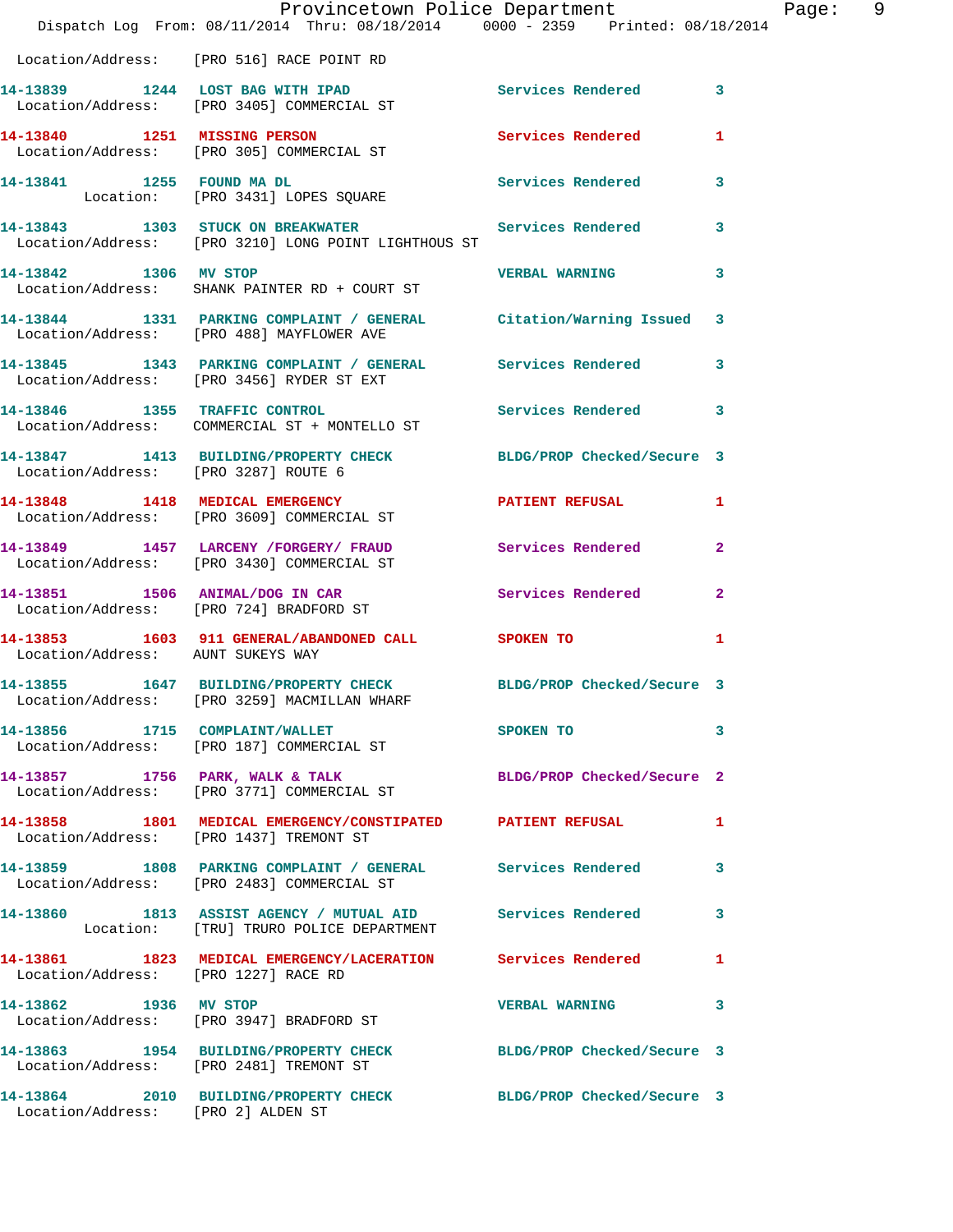| Provincetown Police Department                 |  |  |  |  | Page: $10$                      |  |  |  |  |
|------------------------------------------------|--|--|--|--|---------------------------------|--|--|--|--|
| Dispatch Log From: 08/11/2014 Thru: 08/18/2014 |  |  |  |  | 0000 - 2359 Printed: 08/18/2014 |  |  |  |  |

|                       | 14-13865 2044 PARK, WALK & TALK<br>Location/Address: [PRO 105] COMMERCIAL ST          | Services Rendered          | $\overline{2}$ |
|-----------------------|---------------------------------------------------------------------------------------|----------------------------|----------------|
| 14-13866 2057 MV STOP | Location/Address: [PRO 539] SHANK PAINTER RD                                          | <b>VERBAL WARNING</b>      | $\overline{3}$ |
|                       | 14-13867 2126 BUILDING/PROPERTY CHECK<br>Location/Address: [PRO 2206] COMMERCIAL ST   | BLDG/PROP Checked/Secure 3 |                |
| Location/Address:     | 14-13868 2206 BUILDING/PROPERTY CHECK<br>[PRO 182] COMMERCIAL ST                      | BLDG/PROP Checked/Secure 3 |                |
| Location/Address:     | 14-13869 2230 BUILDING/PROPERTY CHECK<br>[PRO 306] COMMERCIAL ST                      | BLDG/PROP Checked/Secure 3 |                |
| Location/Address:     | 14-13870 2232 BUILDING/PROPERTY CHECK<br>FRO 32871 ROUTE 6                            | BLDG/PROP Checked/Secure 3 |                |
|                       | 14-13871 2235 BUILDING/PROPERTY CHECK<br>Location/Address: [PRO 1638] COMMERCIAL ST   | BLDG/PROP Checked/Secure 3 |                |
|                       | 14-13872 2324 BUILDING/PROPERTY CHECK<br>Location/Address: [PRO 530] SHANK PAINTER RD | BLDG/PROP Checked/Secure 3 |                |
|                       | 14-13873 2329 BUILDING/PROPERTY CHECK<br>Location/Address: [PRO 175] COMMERCIAL ST    | BLDG/PROP Checked/Secure 3 |                |
|                       | 14-13874 2332 BUILDING/PROPERTY CHECK<br>Location/Address: [PRO 175] COMMERCIAL ST    | BLDG/PROP Checked/Secure 3 |                |
|                       | 14-13876 2338 MV OBSERVANCE / ASSIGNMENT<br>Location/Address: BRADFORD ST + RYDER ST  | <b>Services Rendered</b>   | 3              |
|                       | 14-13877 2350 HAZARDS/CARBON MONOXIDE<br>Location/Address: [PRO 1593] PLEASANT ST     | Services Rendered          | $\mathbf{2}$   |
| 14-13878              | 2354 BUILDING/PROPERTY CHECK                                                          | BLDG/PROP Checked/Secure 3 |                |

## **For Date: 08/14/2014 - Thursday**

Location/Address: [PRO 2539] RYDER ST EXT

| 14-13875 0000 LOBBY TRAFFIC<br>Location/Address: [PRO 542] SHANK PAINTER RD                                       | Services Rendered 2 |                         | 50           |
|-------------------------------------------------------------------------------------------------------------------|---------------------|-------------------------|--------------|
| 14-13879 0017 BUILDING/PROPERTY CHECK BLDG/PROP Checked/Secure 3<br>Location/Address: [PRO 519] RACE POINT RD     |                     |                         |              |
| 14-13880 0017 SERVICE CALL South Services Rendered<br>Location/Address: [PRO 3259] MACMILLAN WHARF                |                     | $\overline{\mathbf{3}}$ |              |
| 14-13881 0027 FOUND BAG/RETURNED Services Rendered<br>Location/Address: [PRO 542] SHANK PAINTER RD                |                     | $\overline{3}$          | $\mathbf{1}$ |
| 14-13882 0056 PARK, WALK & TALK 2008 Services Rendered<br>Location: [PRO 3431] LOPES SOUARE                       |                     | $\overline{2}$          |              |
| 14-13883 0129 BUILDING/PROPERTY CHECK BLDG/PROP Checked/Secure 3<br>Location/Address: [PRO 2500] COMMERCIAL ST    |                     |                         |              |
| 14-13884 0139 BUILDING/PROPERTY CHECK BLDG/PROP Checked/Secure 3<br>Location/Address: [PRO 1778] SHANK PAINTER RD |                     |                         |              |
| 14-13885 0148 BUILDING/PROPERTY CHECK BLDG/PROP Checked/Secure 3<br>Location/Address: [PRO 526] RYDER ST EXT      |                     |                         |              |
| 14-13886 0321 BUILDING/PROPERTY CHECK BLDG/PROP Checked/Secure 3<br>Location/Address: [PRO 440] HARRY KEMP WAY    |                     |                         |              |
| 14-13887 0554 BUILDING/PROPERTY CHECK BLDG/PROP Checked/Secure 3<br>Location/Address: [PRO 447] JEROME SMITH RD   |                     |                         |              |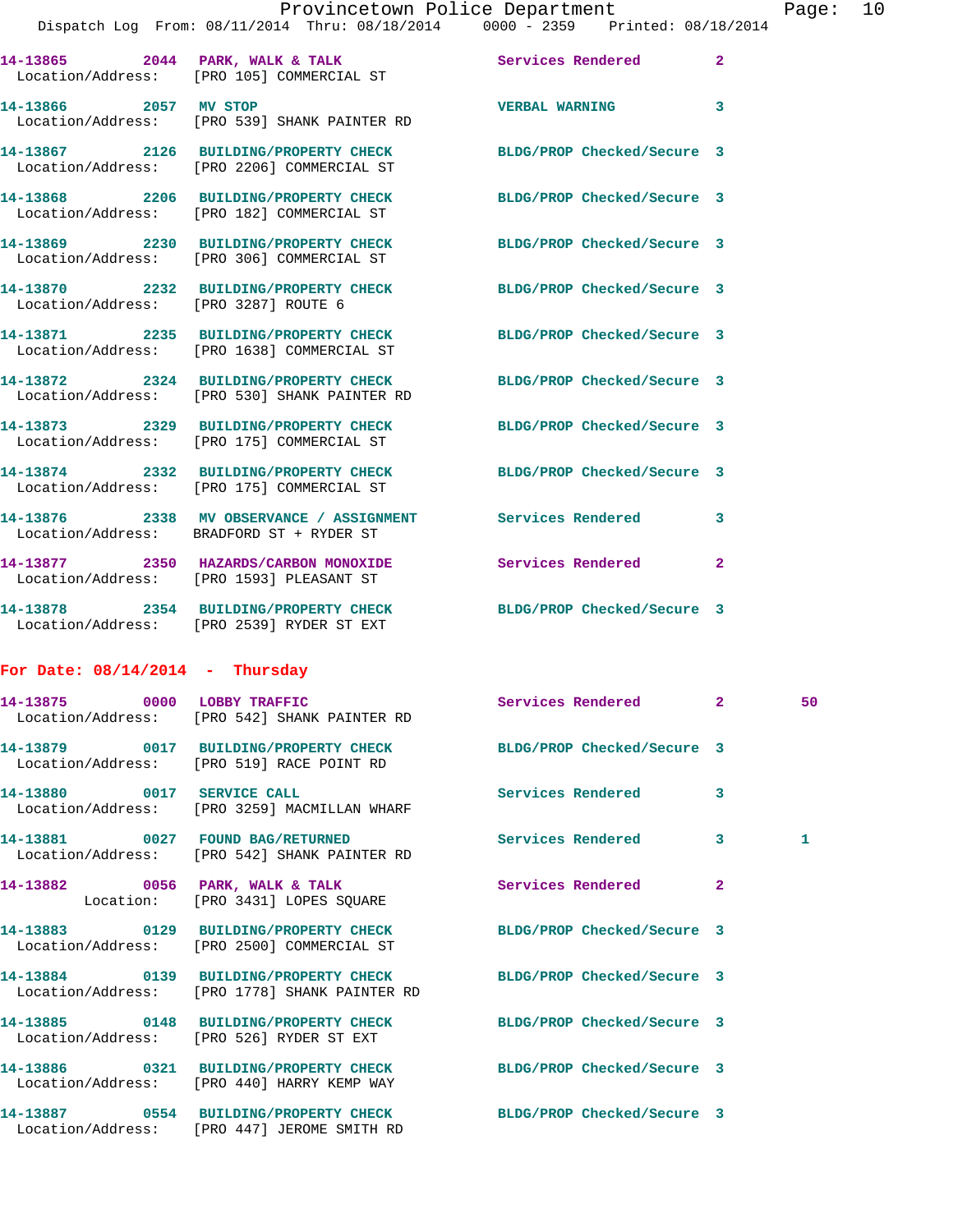|                                                                           | 14-13888 0707 DIABETIC/TRANSPORT<br>Location/Address: [PRO 106] COMMERCIAL ST                                    | Transported to Hospital 1  |                |   |
|---------------------------------------------------------------------------|------------------------------------------------------------------------------------------------------------------|----------------------------|----------------|---|
|                                                                           | 14-13889 0738 BUILDING/PROPERTY CHECK BLDG/PROP Checked/Secure 3<br>Location/Address: [PRO 3259] MACMILLAN WHARF |                            |                |   |
| Location/Address: [PRO 3287] ROUTE 6                                      | 14-13890 0804 BUILDING/PROPERTY CHECK BLDG/PROP Checked/Secure 3                                                 |                            |                |   |
|                                                                           | 14-13891 0806 BUILDING/PROPERTY CHECK BLDG/PROP Checked/Secure 3<br>Location/Address: [PRO 564] BAYBERRY AVE     |                            |                |   |
|                                                                           | 14-13892 0816 BUILDING/PROPERTY CHECK Services Rendered<br>Location/Address: [PRO 444] HIGH POLE HILL            |                            | 3              |   |
| Location/Address: [PRO 2521] ROUTE 6                                      | 14-13893 0824 MV OBSERVANCE / ASSIGNMENT Services Rendered                                                       |                            | 3              |   |
|                                                                           | 14-13894 0828 DOG OFF LEASH<br>Location/Address: [PRO 1792] BRADFORD ST                                          | Could Not Locate           | $\overline{a}$ |   |
| 14-13895 0836 VERBAL SPEED<br>Location/Address: [PRO 2513] ROUTE 6        |                                                                                                                  | <b>VERBAL WARNING</b>      | 3              |   |
|                                                                           | 14-13896 0844 MV OBSERVANCE / ASSIGNMENT Services Rendered<br>Location/Address: [PRO 518] RACE POINT RD          |                            | 3              |   |
|                                                                           | 14-13897 0852 VERBAL SPEED<br>Location/Address: [PRO 518] RACE POINT RD                                          | <b>VERBAL WARNING</b>      | 3              |   |
|                                                                           | 14-13898 0902 VERBAL SPEED<br>Location/Address: [PRO 518] RACE POINT RD                                          | <b>VERBAL WARNING</b>      | 3              |   |
|                                                                           | 14-13900 0931 WRITTEN WARNING SPEED<br>Location/Address: [PRO 518] RACE POINT RD                                 | Citation/Warning Issued 3  |                |   |
| Location/Address: [PRO 571] ALDEN ST                                      | 14-13901 0947 BUILDING/PROPERTY CHECK BLDG/PROP Checked/Secure 3                                                 |                            |                |   |
|                                                                           | 14-13902 1012 FOUND VISA DEBIT CARD Services Rendered<br>Location/Address: [PRO 542] SHANK PAINTER RD            |                            | 3              |   |
|                                                                           | 14-13903 1019 PARK, WALK & TALK 1998 Services Rendered<br>Location: [PRO 3431] LOPES SQUARE                      |                            | $\mathbf{2}$   |   |
|                                                                           | 14-13904 1023 TOWS/STREET SWEEP<br>Location/Address: [PRO 106] COMMERCIAL ST                                     | Vehicle Towed              | 2.             | 3 |
| 14-13905 1033 FOUND RAY BANS                                              | Location: [PRO 3431] LOPES SQUARE                                                                                | <b>Services Rendered</b>   | 3              |   |
|                                                                           | 14-13906 1038 PAINS/EVALUATION<br>Location/Address: [PRO 882] FRITZ'S WAY                                        | Services Rendered          | 1              |   |
|                                                                           | 14-13907 1053 MISSING MV/LOCATED<br>Location/Address: [PRO 3456] RYDER ST EXT                                    | Services Rendered          | $\mathbf{2}$   |   |
|                                                                           | 14-13908 1059 BUILDING/PROPERTY CHECK<br>Location/Address: [PRO 447] JEROME SMITH RD                             | BLDG/PROP Checked/Secure 3 |                |   |
|                                                                           | 14-13909 1104 BIKE ACCIDENT/TRANSPORT<br>Location/Address: [PRO 866] COMMERCIAL ST                               | Transported to Hospital    | 2              |   |
|                                                                           | 14-13910 1117 LOST DRIVER'S LICENSE<br>Location/Address: [PRO 542] SHANK PAINTER RD                              | Services Rendered          | 3              |   |
| 14-13912 1139 MV TOW/OBSTRUCTING<br>Location/Address: [PRO 1047] PEARL ST |                                                                                                                  | Vehicle Towed              | $\mathbf{2}$   |   |

**14-13913 1144 PET PANTRY Services Rendered 3**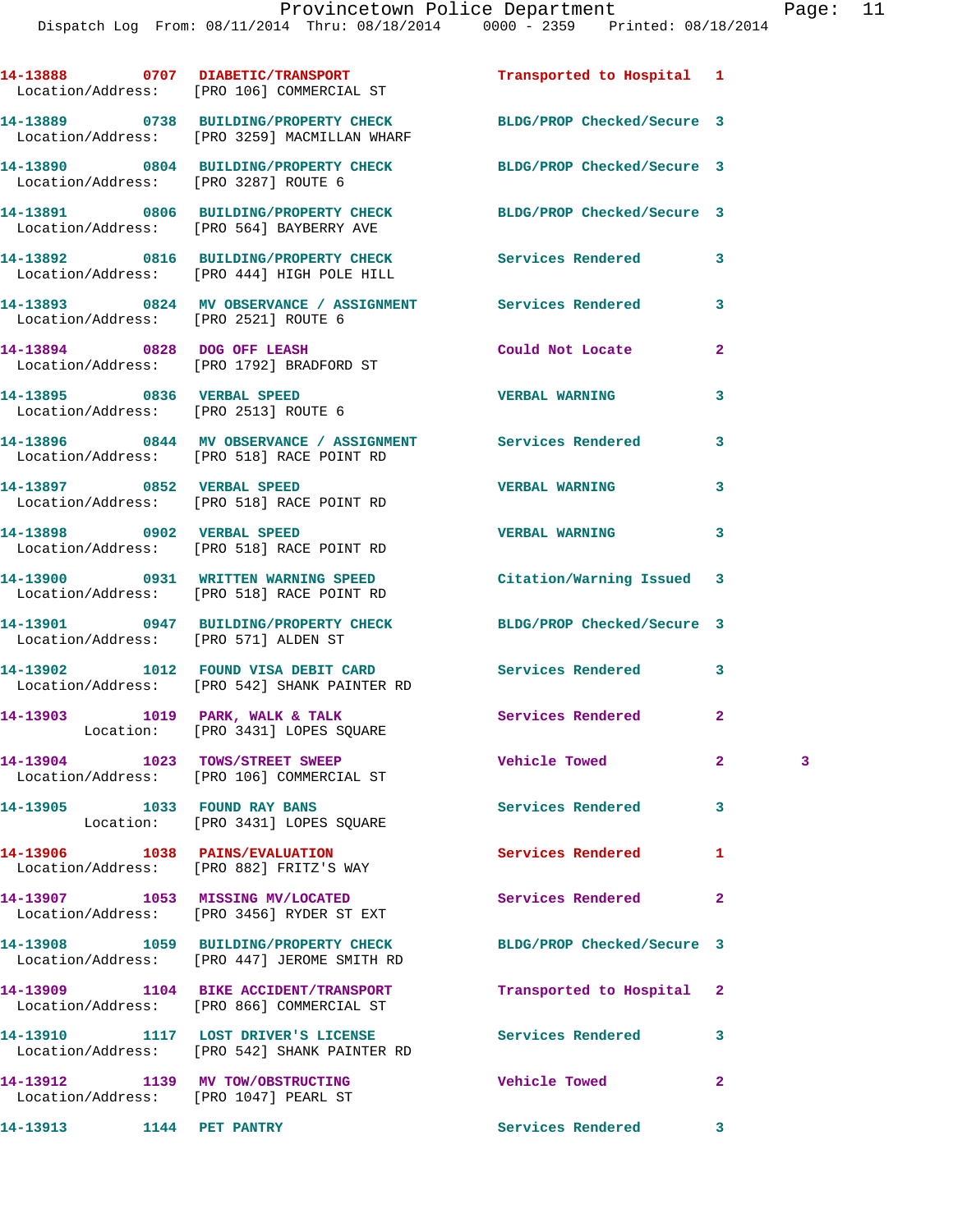|                                  | Dispatch Log From: 08/11/2014 Thru: 08/18/2014 0000 - 2359 Printed: 08/18/2014                                | Provincetown Police Department Page: 12                                                                        |              |   |  |
|----------------------------------|---------------------------------------------------------------------------------------------------------------|----------------------------------------------------------------------------------------------------------------|--------------|---|--|
|                                  | Location/Address: [PRO 3296] SHANK PAINTER RD                                                                 |                                                                                                                |              |   |  |
|                                  | 14-13914 1233 HARASSMENT<br>Location: [PRO 3431] LOPES SQUARE                                                 | <b>SPOKEN TO</b>                                                                                               | $\mathbf{2}$ |   |  |
|                                  | 14-13916 1253 MV OBSERVANCE / ASSIGNMENT Services Rendered 3<br>Location/Address: BRADFORD ST EXT + MEADOW RD |                                                                                                                |              |   |  |
|                                  | 14-13917 1256 ATTEMPTED ATM USE<br>Location/Address: [PRO 146] COMMERCIAL ST                                  | SPOKEN TO                                                                                                      | $\mathbf{2}$ |   |  |
|                                  | 14-13918 1318 HARASSMENT Services Rendered 2<br>Location/Address: [PRO 1017] NELSON AVE                       |                                                                                                                |              |   |  |
|                                  | 14-13920 1350 PARK, WALK & TALK Services Rendered 2<br>Location/Address: [PRO 3277] SANDY HILL LN             |                                                                                                                |              |   |  |
|                                  | 14-13921 1355 SERVICE CALL<br>Location/Address: [PRO 1245] SEASHORE PARK DR                                   | SPOKEN TO AND TO A STATE OF THE STATE OF THE STATE OF THE STATE OF THE STATE OF THE STATE OF THE STATE OF THE  | $\mathbf{3}$ |   |  |
|                                  | 14-13922 1420 FALL/EVALUATION PATIENT REFUSAL 1<br>Location/Address: [PRO 63] BRADFORD ST EXT                 |                                                                                                                |              |   |  |
|                                  | 14-13923 1424 FALL/TRANSPORT<br>Location/Address: [PRO 1437] TREMONT ST                                       | Transported to Hospital 1                                                                                      |              | 1 |  |
| Location/Address: WATSONS CT     | 14-13924 1453 TRAFFIC CONTROL                                                                                 | Services Rendered 3                                                                                            |              |   |  |
|                                  | 14-13925 1455 IRS SCAM<br>Location/Address: [PRO 1402] NELSON AVE                                             | SPOKEN TO THE STATE OF THE STATE OF THE STATE OF THE STATE OF THE STATE OF THE STATE OF THE STATE OF THE STATE | 3            |   |  |
|                                  | 14-13927 1501 COMPLAINT<br>Location/Address: [PRO 516] RACE POINT RD                                          | No Action Required                                                                                             | $\mathbf{3}$ |   |  |
|                                  | 14-13926 1515 LOST CELL PHONE<br>Location/Address: [PRO 542] SHANK PAINTER RD                                 | No Action Required 3                                                                                           |              |   |  |
|                                  | 14-13928 1548 LANDLORD/TENANT<br>Location/Address: [PRO 1519] BRADFORD ST                                     | SPOKEN TO                                                                                                      | $\mathbf{2}$ |   |  |
| 14-13929 1636 HARASSMENT         | Location/Address: [PRO 3089] BRADFORD ST                                                                      | SPOKEN TO                                                                                                      | $\mathbf{2}$ |   |  |
|                                  | 14-13931 1758 LOST WALLET<br>Location/Address: [PRO 542] SHANK PAINTER RD                                     | Services Rendered 3                                                                                            |              |   |  |
|                                  | 14-13930 1810 ASSIST CITIZEN<br>Location/Address: [PRO 542] SHANK PAINTER RD                                  | SPOKEN TO THE SPOKEN OF THE SPOKEN TO                                                                          | 3            |   |  |
| Location/Address: [OT] LELAND RD | 14-13933 1834 ASSIST CITIZEN                                                                                  | No Action Required 3                                                                                           |              |   |  |
| Location/Address: BRADFORD ST    | 14-13932 1840 FOUND BOOGIE BOARD                                                                              | No Action Required                                                                                             | 3            |   |  |
|                                  | 14-13934 1845 PARK, WALK & TALK NO Action Required 2<br>Location/Address: [PRO 3405] COMMERCIAL ST            |                                                                                                                |              |   |  |
|                                  | 14-13935 1850 DISTURBANCE<br>Location/Address: [PRO 433] RYDER ST EXT                                         | <b>GONE ON ARRIVAL</b>                                                                                         | ı            |   |  |
|                                  | 14-13936 1858 FOUND BAG & UMBRELLA<br>Location/Address: [PRO 106] COMMERCIAL ST                               | No Action Required 3                                                                                           |              |   |  |
|                                  | 14-13937 2000 BUILDING/PROPERTY CHECK<br>Location/Address: [PRO 519] RACE POINT RD                            | BLDG/PROP Checked/Secure 3                                                                                     |              |   |  |
|                                  | 14-13938 2011 BUILDING/PROPERTY CHECK<br>Location/Address: [PRO 2675] COMMERCIAL ST                           | BLDG/PROP Checked/Secure 3                                                                                     |              |   |  |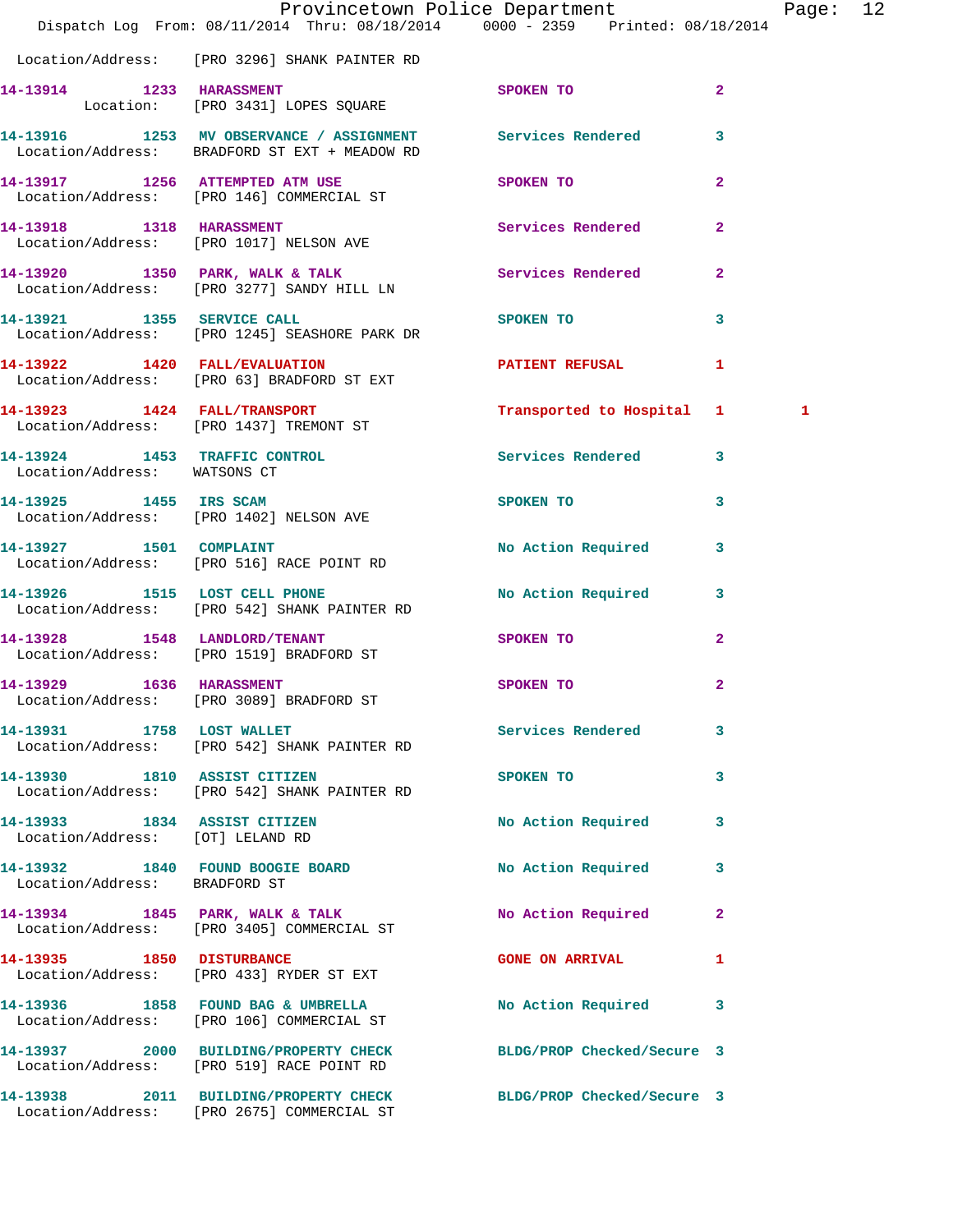|                                 | Provincetown Police Department                                                                                     |                            |                | Page |
|---------------------------------|--------------------------------------------------------------------------------------------------------------------|----------------------------|----------------|------|
|                                 | Dispatch Log From: 08/11/2014 Thru: 08/18/2014   0000 - 2359   Printed: 08/18/2014                                 |                            |                |      |
|                                 | 14-13939 2022 MV COMPLAINT<br>Location/Address: ROUTE 6 + RACE POINT RD                                            | No Action Required 2       |                |      |
|                                 | 14-13940 2028 SHOPLIFTING<br>Location/Address: [PRO 274] COMMERCIAL ST                                             | Investigated               | 3              |      |
| Location/Address: RACE POINT RD | 14-13942 2059 CHILD ENDANGERMENT                                                                                   | SPOKEN TO                  | $\overline{a}$ |      |
|                                 | 14-13943 2137 PARK, WALK & TALK Services Rendered 2<br>Location/Address: [PRO 105] COMMERCIAL ST                   |                            |                |      |
|                                 | 14-13944 2221 BUILDING/PROPERTY CHECK BLDG/PROP Checked/Secure 3<br>Location/Address: [PRO 182] COMMERCIAL ST      |                            |                |      |
|                                 | 14-13945 2228 BUILDING/PROPERTY CHECK BLDG/PROP Checked/Secure 3<br>Location/Address: [PRO 2500] COMMERCIAL ST     |                            |                |      |
|                                 | 14-13946 2307 BUILDING/PROPERTY CHECK<br>Location/Address: [PRO 2500] COMMERCIAL ST                                | BLDG/PROP Checked/Secure 3 |                |      |
|                                 | 14-13948 2317 HARASSMENT<br>Location/Address: [PRO 542] SHANK PAINTER RD                                           | <b>Services Rendered</b>   | $\mathbf{2}$   |      |
|                                 | 14-13947 2321 SERVICE CALL<br>Location/Address: [PRO 155] COMMERCIAL ST                                            | Services Rendered 3        |                |      |
|                                 | 14-13949 2335 BUILDING/PROPERTY CHECK BLDG/PROP Checked/Secure 3<br>Location/Address: [PRO 2] ALDEN ST             |                            |                |      |
|                                 | 14-13854 2345 BUILDING CHECK<br>Location/Address: [PRO 3256] COMMERCIAL ST                                         | BLDG/PROP Checked/Secure 3 |                |      |
|                                 | 14-13950 2353 MV OBSERVANCE / ASSIGNMENT Services Rendered<br>Location/Address: [PRO 2494] BRADFORD ST             |                            | 3              |      |
|                                 | 14-13951 2356 DISTURBANCE<br>Location/Address: [PRO 3313] STANDISH ST                                              | Peace Restored             | $\mathbf{1}$   |      |
| For Date: $08/15/2014$ - Friday |                                                                                                                    |                            |                |      |
|                                 | 14-13952 0007 BUILDING/PROPERTY CHECK<br>Location/Address: [PRO 182] COMMERCIAL ST                                 | BLDG/PROP Checked/Secure 3 |                |      |
|                                 | 14-13953 0044 BUILDING/PROPERTY CHECK BLDG/PROP Checked/Secure 3<br>Location/Address: [PRO 569] WINSLOW ST         |                            |                |      |
|                                 | 14-13954 0054 MV OBSERVANCE / ASSIGNMENT Services Rendered<br>Location/Address: [PRO 2494] BRADFORD ST             |                            | 3              |      |
| 14-13955 0100 MV STOP           | Location/Address: HOWLAND ST + WILLOW DR                                                                           | <b>VERBAL WARNING</b>      | 3              |      |
|                                 | 14-13956      0137   MV OBSERVANCE / ASSIGNMENT      Services Rendered<br>Location/Address: RYDER ST + BRADFORD ST |                            | 3              |      |
| 14-13957 0156 MV STOP           | Location/Address: [PRO 43] BRADFORD ST                                                                             | <b>VERBAL WARNING</b>      | 3              |      |
|                                 | 14-13961 0200 LOBBY TRAFFIC<br>Location/Address: [PRO 542] SHANK PAINTER RD                                        | Services Rendered 2        |                | 42   |
|                                 | 14-13958 0213 MEDICAL EMERGENCY/BREATHING Services Rendered<br>Location/Address: [PRO 1492] TREMONT ST             |                            | 1              |      |
|                                 | 14-13959 0258 BUILDING/PROPERTY CHECK BLDG/PROP Checked/Secure 3<br>Location/Address: [PRO 516] RACE POINT RD      |                            |                |      |
|                                 | 14-13960 0536 BUILDING/PROPERTY CHECK BLDG/PROP Checked/Secure 3<br>Location/Address: [PRO 1638] COMMERCIAL ST     |                            |                |      |

Page: 13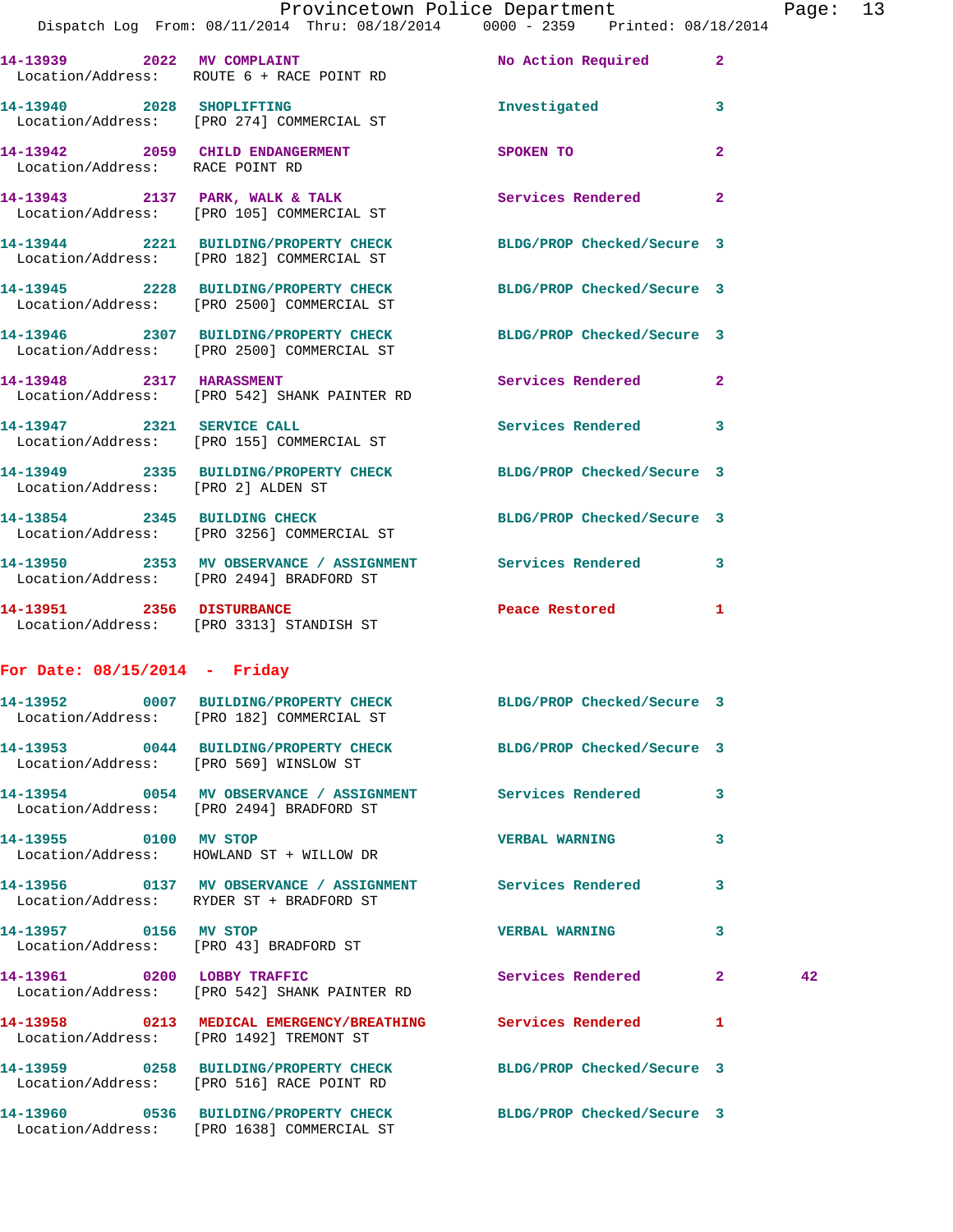|                                                         | 14-13962 0547 MV OBSERVANCE / ASSIGNMENT Services Rendered<br>Location/Address: RACE POINT RD + NELSON AVE    |                            | 3                                                 |
|---------------------------------------------------------|---------------------------------------------------------------------------------------------------------------|----------------------------|---------------------------------------------------|
|                                                         | 14-13963 0555 BUILDING/PROPERTY CHECK<br>Location/Address: [PRO 175] COMMERCIAL ST                            | BLDG/PROP Checked/Secure 3 |                                                   |
|                                                         | 14-13964 0724 HEART/TRANSPORT<br>Location/Address: [PRO 1113] STANDISH ST                                     | Transported to Hospital 1  |                                                   |
|                                                         | 14-13965 0740 MV ACCIDENT/PROPERTY<br>Location/Address: [PRO 557] TREMONT ST                                  | Services Rendered 1        | $\overline{\phantom{a}}$ $\overline{\phantom{a}}$ |
| Location/Address: [PRO 3287] ROUTE 6                    | 14-13966 0814 BUILDING/PROPERTY CHECK BLDG/PROP Checked/Secure 3                                              |                            |                                                   |
| Location/Address: [PRO 571] ALDEN ST                    | 14-13967 0848 BUILDING/PROPERTY CHECK BLDG/PROP Checked/Secure 3                                              |                            |                                                   |
|                                                         | 14-13968 0850 BUILDING/PROPERTY CHECK Services Rendered<br>Location/Address: [PRO 2206] COMMERCIAL ST         |                            | 3                                                 |
|                                                         | 14-13969 0958 LOST KEYS/FOUND<br>Location/Address: [PRO 149] COMMERCIAL ST                                    | Services Rendered          | 3                                                 |
|                                                         | 14-13970 1000 MV OBSERVANCE / ASSIGNMENT Services Rendered<br>Location/Address: COMMERCIAL ST + SNAIL RD      |                            | 3                                                 |
|                                                         | 14-13971 1021 DECEASED GULL<br>Location/Address: [PRO 1044] PEARL ST                                          | Services Rendered          | $\overline{a}$                                    |
|                                                         | 14-13972 1039 SPEED DOLLY<br>Location/Address: [PRO 751] BRADFORD ST                                          | <b>Services Rendered</b>   | 3                                                 |
|                                                         | 14-13973 1049 PARK, WALK & TALK<br>Location/Address: [PRO 285] COMMERCIAL ST                                  | Services Rendered          | $\mathbf{2}$                                      |
| Location/Address: RACE POINT RD                         | 14-13976 1114 MV OBSERVANCE / ASSIGNMENT Citation/Warning Issued                                              |                            | 3                                                 |
| 14-13979 1123 RENTAL SCAM                               | Location/Address: [PRO 2396] GARFIELD ST                                                                      | <b>SPOKEN TO</b>           | $\mathbf{2}$                                      |
|                                                         | 14-13977 1127 MEDICAL EMERGENCY<br>Location/Address: [PRO 2977] COMMERCIAL ST                                 | Services Rendered          | 1                                                 |
|                                                         | 14-13978 1130 WRITTEN SPEED/NO LICENSE Citation/Warning Issued 3<br>Location/Address: [PRO 518] RACE POINT RD |                            |                                                   |
|                                                         | 14-13980 1149 TRAFFIC CONTROL<br>Location/Address: FRANKLIN ST + BRADFORD ST                                  | Services Rendered          | 3                                                 |
| 14-13981 1151 MINOR MVA                                 | Location/Address: [PRO 3856] PLEASANT ST                                                                      | Services Rendered          | 1                                                 |
|                                                         | 14-13982 1339 PET PANTRY<br>Location/Address: [PRO 606] CONWELL ST                                            | Services Rendered          | $\mathbf{2}$                                      |
|                                                         | 14-13983 1350 PARK, WALK & TALK<br>Location/Address: [PRO 105] COMMERCIAL ST                                  | Services Rendered          | $\overline{a}$                                    |
|                                                         | 14-13984 1416 SUSPICIOUS ACTIVITY<br>Location/Address: [PRO 2512] JEROME SMITH RD                             | SPOKEN TO                  | $\mathbf{2}$                                      |
| 14-13985 1428 GAS FUMES<br>Location/Address: HENSCHE LN |                                                                                                               | Services Rendered          | $\mathbf{2}$                                      |
| 14-13986 1459 FIRE ALARM                                | Location/Address: [PRO 3327] COMMERCIAL ST                                                                    | SPOKEN TO                  | 1                                                 |
|                                                         | 14-13987 1501 SHARK STUCK ON JETTY                                                                            | Services Rendered          | $\mathbf{2}$                                      |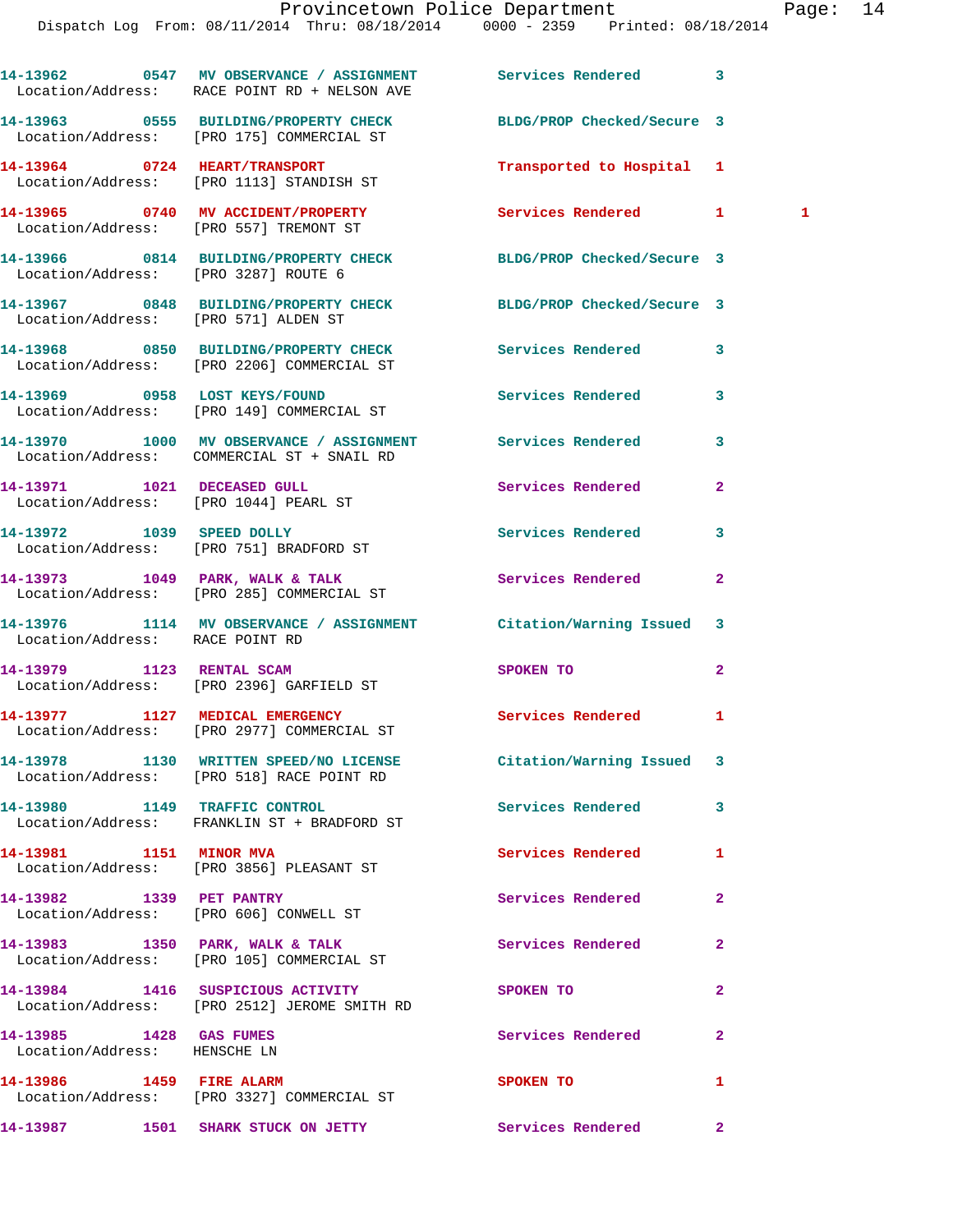|                                                           | Dispatch Log From: 08/11/2014 Thru: 08/18/2014 0000 - 2359 Printed: 08/18/2014                                 | Provincetown Police Department |              | Page: 15 |  |
|-----------------------------------------------------------|----------------------------------------------------------------------------------------------------------------|--------------------------------|--------------|----------|--|
|                                                           | Location/Address: [PRO 3210] LONG POINT LIGHTHOUS ST                                                           |                                |              |          |  |
|                                                           | 14-13988 1514 LOST UK PASSPORT<br>Location/Address: [PRO 542] SHANK PAINTER RD                                 | Services Rendered 3            |              |          |  |
|                                                           | 14-13989 1545 ANIMAL CALL<br>Location/Address: [PRO 444] HIGH POLE HILL                                        | Services Rendered              | $\mathbf{2}$ |          |  |
| 14-13990 1548 ASSAULT                                     | Location/Address: [PRO 606] CONWELL ST                                                                         | SPOKEN TO                      | $\mathbf{1}$ |          |  |
| 14-13991 1617 RENTAL SCAM<br>Location/Address: HARBOUR DR |                                                                                                                | Services Rendered              | $\mathbf{2}$ |          |  |
| 14-13992 1724 MV STOP                                     | Location/Address: [PRO 2490] PROVINCELANDS RD                                                                  | <b>VERBAL WARNING</b>          | 3            |          |  |
|                                                           | 14-13993 1734 SUSPICIOUS ACTIVITY<br>Location/Address: [PRO 105] COMMERCIAL ST                                 | SPOKEN TO                      | $\mathbf{2}$ |          |  |
|                                                           | 14-13994 1743 NOISE COMPLAINT/KENNEL Services Rendered<br>Location/Address: [PRO 2368] SHANK PAINTER RD        |                                | 3            |          |  |
|                                                           | 14-13995 1806 FIRE, STRUCTURE<br>Location/Address: [PRO 1320] COMMERCIAL ST                                    | Extinguished 1                 |              | 5        |  |
|                                                           | 14-13996 1806 BIKE COMPLAINT<br>Location/Address: [PRO 2206] COMMERCIAL ST                                     | Services Rendered              | $\mathbf{2}$ |          |  |
|                                                           | 14-13997 1808 MV COMPLAINT<br>Location/Address: [PRO 175] COMMERCIAL ST                                        | Services Rendered              | $\mathbf{2}$ |          |  |
|                                                           | 14-13998 1918 SUSPICIOUS ACTIVITY<br>Location/Address: RYDER ST + COMMERCIAL ST                                | No Action Required             | $\mathbf{2}$ |          |  |
| 14-13999 1929 BAR CHECK                                   | Location/Address: [PRO 3430] COMMERCIAL ST                                                                     | LICENSING/NO ACTION 2          |              |          |  |
| Location/Address: [PRO 512] PRINCE ST                     | 14-14001 1942 BUILDING/PROPERTY CHECK BLDG/PROP Checked/Secure 3                                               |                                |              |          |  |
| 14-14002 1942 BAR CHECK<br>Location/Address: BRADFORD ST  |                                                                                                                | LICENSING/NO ACTION 2          |              |          |  |
|                                                           | 14-14003 1955 BAR CHECK<br>Location/Address: [PRO 2391] BRADFORD ST                                            | LICENSING/NO ACTION            | 2            |          |  |
|                                                           | 14-14004 1955 E911 TTY TEST CALL<br>Location/Address: [PRO 542] SHANK PAINTER RD                               | No Action Required 1           |              |          |  |
|                                                           | 14-14005 1955 BUILDING/PROPERTY CHECK BLDG/PROP Checked/Secure 3<br>Location/Address: [PRO 306] COMMERCIAL ST  |                                |              |          |  |
|                                                           | 14-14006 1958 BUILDING/PROPERTY CHECK BLDG/PROP Checked/Secure 3<br>Location/Address: [PRO 182] COMMERCIAL ST  |                                |              |          |  |
| 14-14007 2008 MV STOP<br>Location/Address: SNAIL RD       |                                                                                                                | <b>VERBAL WARNING</b>          | 3            |          |  |
|                                                           | 14-14008 2035 BUILDING/PROPERTY CHECK BLDG/PROP Checked/Secure 3<br>Location/Address: [PRO 1638] COMMERCIAL ST |                                |              |          |  |
|                                                           | 14-14009 2036 PARKING COMPLAINT / GENERAL Services Rendered 3<br>Location/Address: BRADFORD ST + PEARL ST      |                                |              |          |  |
|                                                           | 14-14010 2044 BUILDING/PROPERTY CHECK BLDG/PROP Checked/Secure 3<br>Location/Address: [PRO 2500] COMMERCIAL ST |                                |              |          |  |
| Location/Address: COMMERCIAL ST                           | 14-14019 2045 PARK, WALK & TALK                                                                                | Services Rendered              | $\mathbf{2}$ |          |  |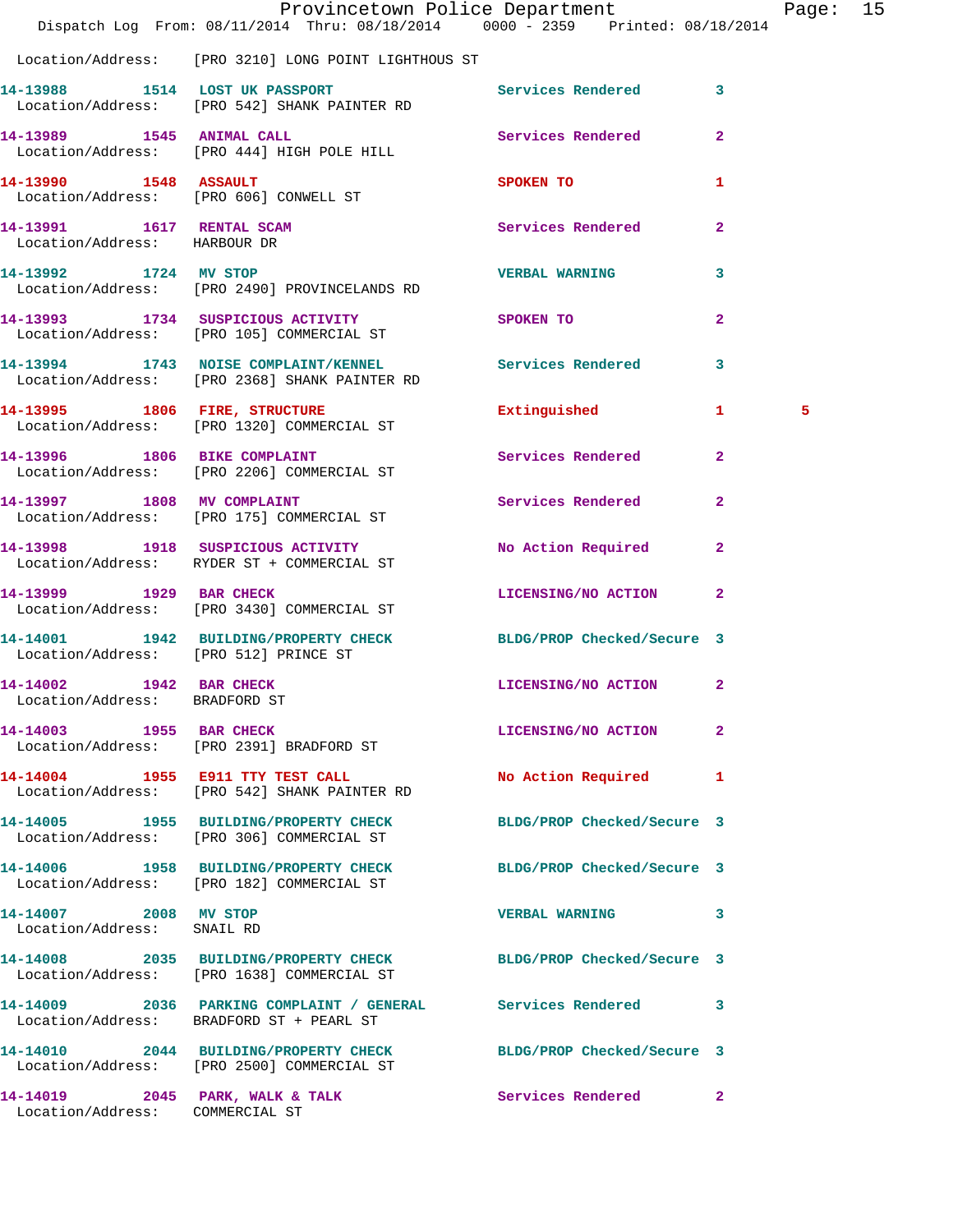|                         | Provincetown Police Department<br>Dispatch Log From: 08/11/2014 Thru: 08/18/2014 0000 - 2359 Printed: 08/18/2014 |                            |                         |
|-------------------------|------------------------------------------------------------------------------------------------------------------|----------------------------|-------------------------|
|                         | 14-14011 2046 BUILDING/PROPERTY CHECK BLDG/PROP Checked/Secure 3<br>Location/Address: [PRO 175] COMMERCIAL ST    |                            |                         |
| 14-14012 2048 COMPLAINT | Location/Address: [PRO 2539] RYDER ST EXT                                                                        | <b>Services Rendered</b>   | $\overline{\mathbf{3}}$ |
| 14-14013 2107 BAR CHECK | Location/Address: [PRO 3398] COMMERCIAL ST                                                                       | LICENSING/NO ACTION        | $\overline{2}$          |
| 14-14014 2114 BAR CHECK | Location/Address: [PRO 385] COMMERCIAL ST                                                                        | LICENSING/NO ACTION        | $\overline{2}$          |
| 14-14015 2116 BAR CHECK | Location/Address: [PRO 3712] RYDER ST EXT                                                                        | LICENSING/NO ACTION        | $\overline{2}$          |
|                         | 14-14016 2121 BUILDING/PROPERTY CHECK<br>Location/Address: [PRO 530] SHANK PAINTER RD                            | BLDG/PROP Checked/Secure 3 |                         |
|                         | 14-14017 2127 BUILDING/PROPERTY CHECK<br>Location/Address: [PRO 175] COMMERCIAL ST                               | BLDG/PROP Checked/Secure 3 |                         |
|                         | 14-14018 2131 BUILDING/PROPERTY CHECK<br>Location/Address: [PRO 440] HARRY KEMP WAY                              | BLDG/PROP Checked/Secure 3 |                         |
|                         | 14-14020 2141 BUILDING/PROPERTY CHECK<br>Location/Address: [PRO 526] RYDER ST EXT                                | BLDG/PROP Checked/Secure 3 |                         |
|                         | 14-14022 2142 BUILDING/PROPERTY CHECK BLDG/PROP Checked/Secure 3<br>Location/Address: [PRO 306] COMMERCIAL ST    |                            |                         |
|                         | 14-14021 2143 BUILDING/PROPERTY CHECK                                                                            | BLDG/PROP Checked/Secure 3 |                         |

 Location/Address: [PRO 519] RACE POINT RD **14-14023 2209 NOISE COMPLAINT Services Rendered 3** 

Location/Address: COMMERCIAL ST

**14-14024 2220 MV STOP VERBAL WARNING 3**  Location/Address: BRADFORD ST

**14-14025 2226 NOISE COMPLAINT SPOKEN TO** 3 Location/Address: [PRO 2435] COMMERCIAL ST

**14-14026 2232 BUILDING/PROPERTY CHECK BLDG/PROP Checked/Secure 3**  Location/Address: [PRO 3292] COMMERCIAL ST

Location/Address: [PRO 2675] COMMERCIAL ST

**14-14028 2249 DISTURBANCE Peace Restored 1**  Location/Address: [PRO 94] BRADFORD ST

Location/Address: [PRO 542] SHANK PAINTER RD

Location/Address: [PRO 3314] COMMERCIAL ST

Location/Address: [PRO 80] CARVER ST

**14-14032 2333 BAR CHECK LICENSING/NO ACTION 2** 

**14-14034 2345 BUILDING/PROPERTY CHECK BLDG/PROP Checked/Secure 3** 

Location/Address: [PRO 3973] BRADFORD ST

Location/Address: [PRO 3256] COMMERCIAL ST

Location/Address: [PRO 399] COMMERCIAL ST

Location/Address: [PRO 2539] RYDER ST EXT

**14-14027 2235 BUILDING/PROPERTY CHECK BLDG/PROP Checked/Secure 3** 

**14-14029 2251 CRUISER RIDE A LONG No Action Required 3** 

**14-14030 2254 DISTURBANCE SPOKEN TO 1** 

**14-14031 2331 BAR CHECK LICENSING/NO ACTION 2** 

**14-14035 2347 BAR CHECK LICENSING/NO ACTION 2** 

**14-14036 2356 BUILDING/PROPERTY CHECK BLDG/PROP Checked/Secure 3** 

Page: 16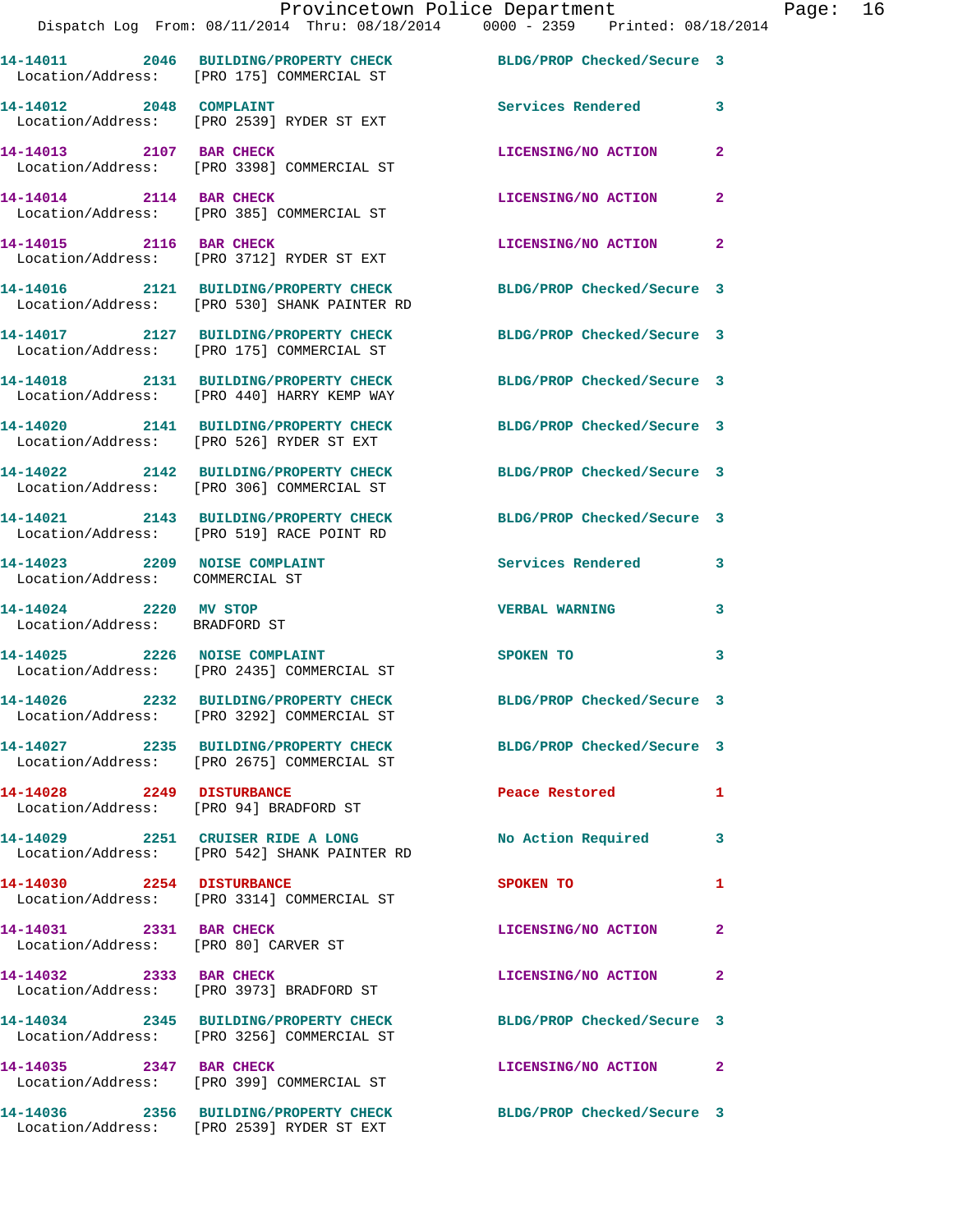## **For Date: 08/16/2014 - Saturday**

|                                                                    | 14-14037 0004 DOMESTIC DISTURBANCE/ASSAULT Peace Restored<br>Location/Address: [PRO 3701] BRADFORD ST EXT             |                            | 1              |    |
|--------------------------------------------------------------------|-----------------------------------------------------------------------------------------------------------------------|----------------------------|----------------|----|
| 14-14038 0005 BAR CHECK                                            | Location/Address: [PRO 2737] COMMERCIAL ST                                                                            | LICENSING/NO ACTION        | $\overline{a}$ |    |
| 14-14039 0013 BAR CHECK                                            | Location/Address: [PRO 3236] COMMERCIAL ST                                                                            | LICENSING/NO ACTION        | $\mathbf{2}$   |    |
| 14-14040 0038 BAR CHECK                                            | Location/Address: [PRO 106] COMMERCIAL ST                                                                             | LICENSING/NO ACTION        | $\mathbf{2}$   |    |
|                                                                    | 14-14042 0059 MV OBSERVANCE / ASSIGNMENT No Action Required<br>Location/Address: [PRO 94] BRADFORD ST                 |                            | 3              |    |
|                                                                    | 14-14043    0104 LARCENY / FORGERY / FRAUD    Services Rendered<br>Location/Address: [PRO 999] MONTELLO ST            |                            | 2              |    |
|                                                                    | 14-14044 0105 NOISE COMPLAINT<br>Location/Address: BRADFORD ST + WINTHROP ST                                          | Could Not Locate           | 3              |    |
| 14-14045 0107 MV STOP                                              | Location/Address: BRADFORD ST + CENTER ST                                                                             | <b>VERBAL WARNING</b>      | 3              |    |
|                                                                    | 14-14047 0142 DISTURBANCE<br>Location/Address: [PRO 564] BAYBERRY AVE                                                 | Could Not Locate           | $\mathbf{1}$   | 1  |
|                                                                    | 14-14048 0201 NOISE COMPLAINT<br>Location/Address: [PRO 302] COMMERCIAL ST                                            | <b>SPOKEN TO</b>           | 3              |    |
| 14-14049 0212 DISTURBANCE                                          | Location/Address: [PRO 1665] CONWELL ST                                                                               | Services Rendered          | 1              |    |
|                                                                    | 14-14050 0314 BUILDING/PROPERTY CHECK<br>Location/Address: [PRO 516] RACE POINT RD                                    | BLDG/PROP Checked/Secure 3 |                |    |
|                                                                    | 14-14051 0411 BUILDING/PROPERTY CHECK BLDG/PROP Checked/Secure 3<br>Location/Address: [PRO 379] COMMERCIAL ST         |                            |                |    |
|                                                                    | 14-14052 0446 LOST IPHONE/BLACK & SILVER CAS Services Rendered<br>Location/Address: [PRO 542] SHANK PAINTER RD        |                            | 3              |    |
|                                                                    | 14-14053 0507 LOBBY TRAFFIC<br>Location/Address: [PRO 542] SHANK PAINTER RD                                           | Services Rendered 2        |                | 34 |
|                                                                    | 14-14054      0548   MV OBSERVANCE / ASSIGNMENT      Services Rendered<br>Location/Address: [PRO 447] JEROME SMITH RD |                            | $\mathbf{3}$   |    |
|                                                                    | 14-14055 0716 BUILDING/PROPERTY CHECK Services Rendered<br>Location/Address: [PRO 2977] COMMERCIAL ST                 |                            | 3              |    |
|                                                                    | 14-14056 6808 MV OBSERVANCE / ASSIGNMENT Services Rendered<br>Location/Address: HIGH POLE HL + BRADFORD ST            |                            | 3              |    |
| Location/Address: COMMERCIAL ST                                    | 14-14057 0849 PARK, WALK & TALK                                                                                       | Services Rendered          | $\mathbf{2}$   |    |
|                                                                    | 14-14058 0901 BUILDING/PROPERTY CHECK<br>Location/Address: [PRO 3430] COMMERCIAL ST                                   | <b>Services Rendered</b>   | 3              |    |
| 14-14059 0909 VERBAL SPEED<br>Location/Address: [PRO 2479] ROUTE 6 |                                                                                                                       | <b>VERBAL WARNING</b>      | 3              |    |
| 14-14061 0926 VERBAL SPEED<br>Location/Address: [PRO 2479] ROUTE 6 |                                                                                                                       | <b>VERBAL WARNING</b>      | 3              |    |
|                                                                    | 14-14062 0947 BUILDING/PROPERTY CHECK                                                                                 | Services Rendered 3        |                |    |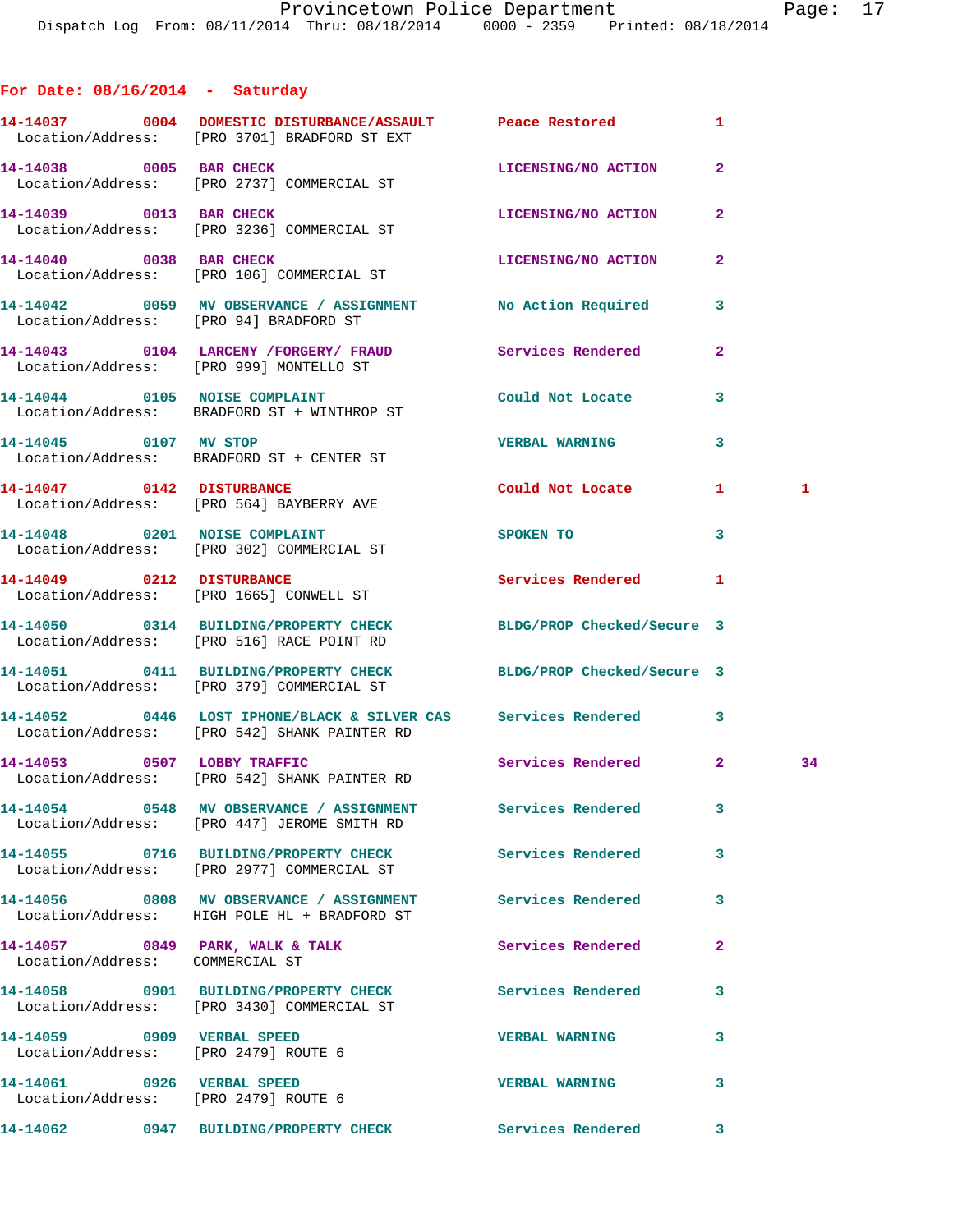|                                                          | Dispatch Log From: 08/11/2014 Thru: 08/18/2014 0000 - 2359 Printed: 08/18/2014                                 | Provincetown Police Department |                         | Page: 18 |  |
|----------------------------------------------------------|----------------------------------------------------------------------------------------------------------------|--------------------------------|-------------------------|----------|--|
| Location/Address: [PRO 2520] PRINCE ST                   |                                                                                                                |                                |                         |          |  |
|                                                          | 14-14063 1031 PARKED MV COMPLAINT<br>Location/Address: [PRO 2539] RYDER ST EXT                                 | Services Rendered 2            |                         |          |  |
|                                                          | 14-14064 1101 LOOSE DOG/RETURNED<br>Location/Address: [PRO 68] PROVINCELANDS RD                                | Services Rendered 2            |                         | 1        |  |
|                                                          | 14-14065 1120 LOST FIT-BIT<br>Location/Address: [PRO 1483] MECHANIC ST                                         | Services Rendered 3            |                         |          |  |
|                                                          | 14-14066 1154 BIKE ACCIDENT<br>Location/Address: [PRO 517] RACE POINT RD                                       | Transported to Hospital 2      |                         |          |  |
|                                                          | 14-14067 1222 ALARM - FIRE<br>Location/Address: [PRO 506] PEARL ST                                             | Services Rendered 1            |                         |          |  |
| Location/Address: RACE POINT RD                          | 14-14068 1337 MV OBSERVANCE / ASSIGNMENT Citation/Warning Issued 3                                             |                                |                         |          |  |
| 14-14069 1355 MV STOP                                    | Location/Address: [PRO 2540] RACE POINT RD                                                                     | <b>VERBAL WARNING</b>          | $\overline{\mathbf{3}}$ |          |  |
|                                                          | 14-14070 1410 LOST CELLPHONE<br>Location/Address: [PRO 542] SHANK PAINTER RD                                   | Services Rendered 3            |                         |          |  |
| 14-14071 1445 PARKED MVA<br>Location/Address: WAREHAM ST |                                                                                                                | <b>SPOKEN TO</b>               | 1                       |          |  |
|                                                          | 14-14074 1547 FOUND SUITCASE/RETURNED Services Rendered<br>Location/Address: [PRO 542] SHANK PAINTER RD        |                                | $\overline{\mathbf{3}}$ |          |  |
|                                                          | 14-14075 1555 PARK, WALK & TALK<br>Location/Address: [PRO 3222] ALDEN ST                                       | Services Rendered              | $\mathbf{2}$            |          |  |
|                                                          | 14-14076 1557 BUILDING/PROPERTY CHECK BLDG/PROP Checked/Secure 3<br>Location/Address: [PRO 488] MAYFLOWER AVE  |                                |                         |          |  |
|                                                          | 14-14077 1640 LOST BLACK WALLET<br>Location/Address: [PRO 542] SHANK PAINTER RD                                | Services Rendered 3            |                         |          |  |
|                                                          | 14-14078 1704 BUILDING/PROPERTY CHECK BLDG/PROP Checked/Secure 3<br>Location/Address: [PRO 2483] COMMERCIAL ST |                                |                         |          |  |
|                                                          | 14-14079 1711 PARK, WALK & TALK<br>Location/Address: [PRO 3287] ROUTE 6                                        | Services Rendered 2            |                         |          |  |
| Location/Address: [PRO 2] ALDEN ST                       | 14-14080 1718 BUILDING/PROPERTY CHECK BLDG/PROP Checked/Secure 3                                               |                                |                         |          |  |
| Location/Address: [PRO 606] CONWELL ST                   | 14-14081 1720 LARCENY / FORGERY / FRAUD Services Rendered 2                                                    |                                |                         |          |  |
| Location/Address: [PRO 571] ALDEN ST                     | 14-14082 1741 BUILDING/PROPERTY CHECK BLDG/PROP Checked/Secure 3                                               |                                |                         |          |  |
|                                                          | 14-14083 1831 MEDICAL EMERGENCY<br>Location/Address: [PRO 356] COMMERCIAL ST                                   | Transported to Hospital 1      |                         |          |  |
|                                                          | 14-14084 1918 BUILDING/PROPERTY CHECK<br>Location/Address: [PRO 2500] COMMERCIAL ST                            | BLDG/PROP Checked/Secure 3     |                         |          |  |
|                                                          | 14-14085 1921 LOST SMALL BLUE BAG<br>Location/Address: [PRO 542] SHANK PAINTER RD                              | Services Rendered 3            |                         |          |  |
|                                                          | 14-14086 1937 BUILDING/PROPERTY CHECK BLDG/PROP Checked/Secure 3<br>Location/Address: [PRO 519] RACE POINT RD  |                                |                         |          |  |
| Location/Address: [PRO 512] PRINCE ST                    | 14-14087 1938 BUILDING/PROPERTY CHECK                                                                          | BLDG/PROP Checked/Secure 3     |                         |          |  |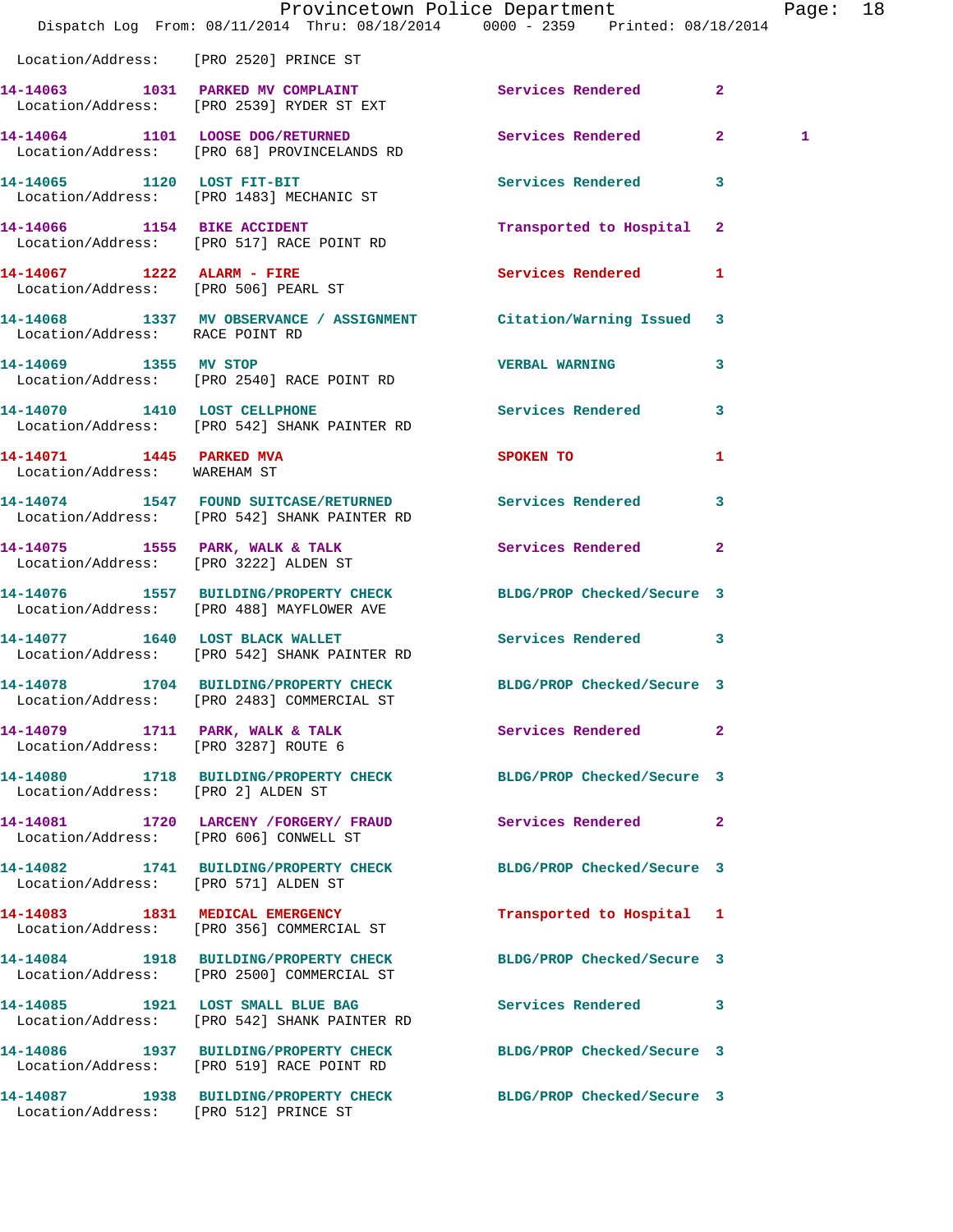|                                                             | Provincetown Police Department<br>Dispatch Log From: $08/11/2014$ Thru: $08/18/2014$ 0000 - 2359 Printed: $08/18/2014$ |                            |   | Page: 19 |  |
|-------------------------------------------------------------|------------------------------------------------------------------------------------------------------------------------|----------------------------|---|----------|--|
|                                                             | 14-14088 1941 BUILDING/PROPERTY CHECK BLDG/PROP Checked/Secure 3<br>Location/Address: [PRO 1638] COMMERCIAL ST         |                            |   |          |  |
|                                                             | 14-14089 1949 MEDICAL EMERGENCY/EVAL<br>Location/Address: [PRO 542] SHANK PAINTER RD                                   | Transported to Hospital 1  |   |          |  |
|                                                             | 14-14090 1955 BUILDING/PROPERTY CHECK BLDG/PROP Checked/Secure 3<br>Location/Address: [PRO 526] RYDER ST EXT           |                            |   |          |  |
| 14-14091 2000 BAR CHECK                                     | Location/Address: [PRO 3331] COMMERCIAL ST                                                                             | Services Rendered 2        |   |          |  |
|                                                             | 14-14092 2024 BUILDING/PROPERTY CHECK BLDG/PROP Checked/Secure 3<br>Location/Address: [PRO 306] COMMERCIAL ST          |                            |   |          |  |
|                                                             | 14-14093 2039 BUILDING/PROPERTY CHECK BLDG/PROP Checked/Secure 3<br>Location/Address: [PRO 182] COMMERCIAL ST          |                            |   |          |  |
| 14-14094 2041 MV STOP<br>Location/Address: PROVINCELANDS RD |                                                                                                                        | VERBAL WARNING 3           |   |          |  |
|                                                             | 14-14095 2042 BUILDING/PROPERTY CHECK BLDG/PROP Checked/Secure 3<br>Location/Address: [PRO 530] SHANK PAINTER RD       |                            |   |          |  |
|                                                             | 14-14096 2046 BUILDING/PROPERTY CHECK<br>Location/Address: [PRO 2206] COMMERCIAL ST                                    | BLDG/PROP Checked/Secure 3 |   |          |  |
|                                                             | 14-14097 2049 BUILDING/PROPERTY CHECK BLDG/PROP Checked/Secure 3<br>Location/Address: [PRO 2483] COMMERCIAL ST         |                            |   |          |  |
|                                                             | 14-14098 2051 BAR CHECK<br>Location/Address: [PRO 129] COMMERCIAL ST                                                   | Services Rendered 2        |   |          |  |
|                                                             | 14-14100 2130 MV OBSERVANCE / ASSIGNMENT Services Rendered<br>Location/Address: [PRO 2647] SHANK PAINTER RD            |                            | 3 |          |  |
|                                                             | 14-14101 2134 BUILDING/PROPERTY CHECK<br>Location/Address: [PRO 175] COMMERCIAL ST                                     | BLDG/PROP Checked/Secure 3 |   |          |  |
|                                                             | 14-14102 2152 BAR CHECK<br>Location/Address: [PRO 399] COMMERCIAL ST                                                   | Services Rendered 2        |   |          |  |
|                                                             | 14-14103 2241 MEDICAL EMERGENCY<br>Location/Address: [PRO 542] SHANK PAINTER RD                                        | Transported to Hospital 1  |   |          |  |

**14-14105 2341 DISTURBANCE Services Rendered 1**  Location/Address: [PRO 3276] COMMERCIAL ST

## **For Date: 08/17/2014 - Sunday**

|                                | Location/Address: [PRO 542] SHANK PAINTER RD | Services Rendered     | $\overline{2}$ | 36 |
|--------------------------------|----------------------------------------------|-----------------------|----------------|----|
|                                | Location/Address: [PRO 3430] COMMERCIAL ST   | Services Rendered     | $\overline{2}$ |    |
|                                | Location/Address: RYDER ST + BRADFORD ST     |                       | 3              |    |
| 14-14111 0110 MV STOP          | Location/Address: BRADFORD ST + STANDISH ST  | <b>VERBAL WARNING</b> | 3              |    |
| 14-14112 0147 MV STOP          | Location: [PRO 3431] LOPES SOUARE            | <b>VERBAL WARNING</b> | 3              |    |
| Location/Address: BAYBERRY AVE |                                              | Services Rendered     | 1              |    |
| Location/Address: MT GILBOA RD |                                              | Services Rendered     |                |    |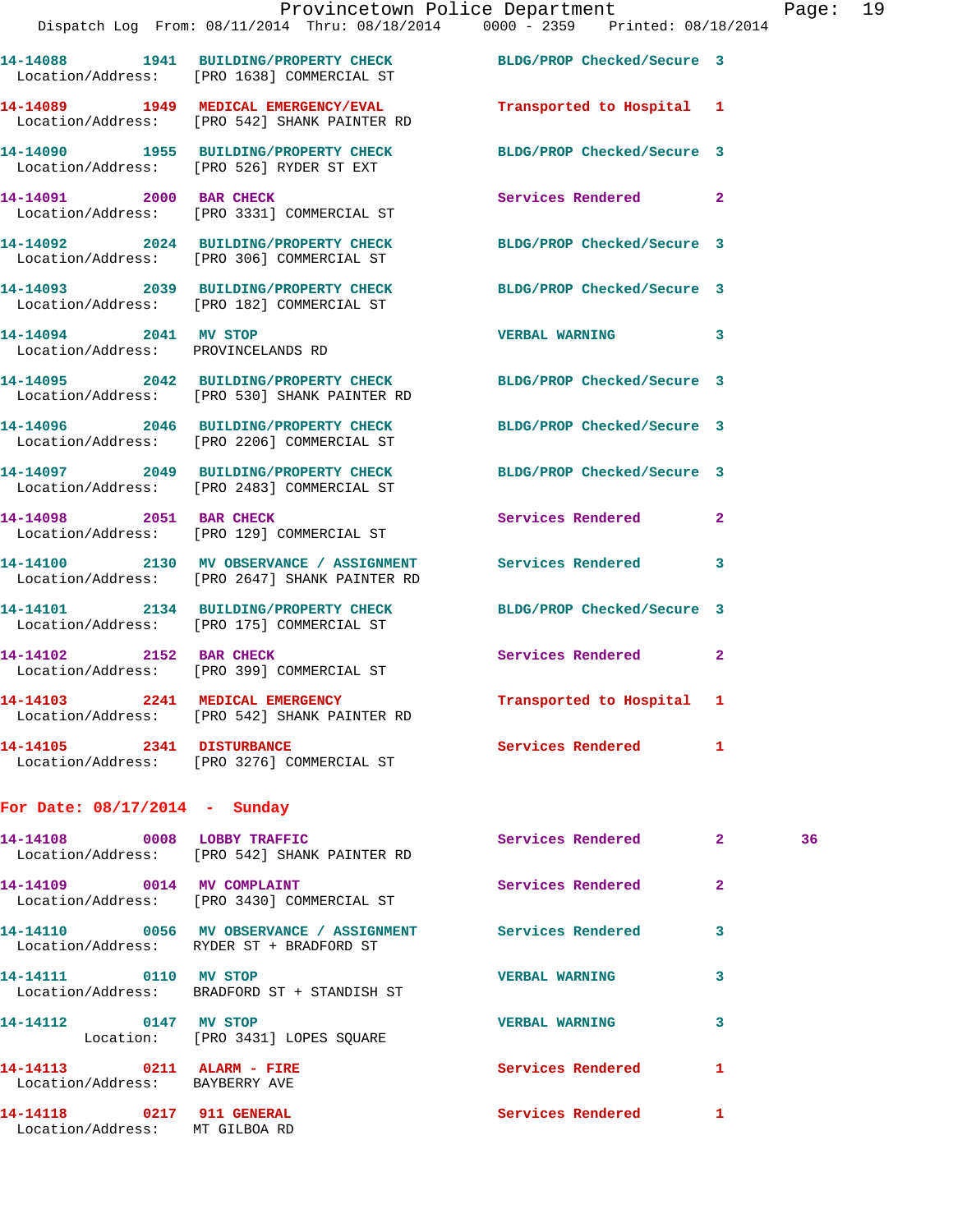|                                                                      | 14-14115 0308 BUILDING/PROPERTY CHECK<br>Location/Address: [PRO 545] SHANK PAINTER RD                      | BLDG/PROP Checked/Secure 3 |                         |
|----------------------------------------------------------------------|------------------------------------------------------------------------------------------------------------|----------------------------|-------------------------|
|                                                                      | 14-14116 0313 BUILDING/PROPERTY CHECK<br>Location/Address: [PRO 3296] SHANK PAINTER RD                     | BLDG/PROP Checked/Secure 3 |                         |
|                                                                      | 14-14117 0319 BUILDING/PROPERTY CHECK<br>Location/Address: [PRO 16] MAYFLOWER AVE                          | BLDG/PROP Checked/Secure 3 |                         |
|                                                                      | 14-14119 0428 BUILDING/PROPERTY CHECK<br>Location/Address: [PRO 516] RACE POINT RD                         | BLDG/PROP Checked/Secure 3 |                         |
|                                                                      | 14-14121 0527 BUILDING/PROPERTY CHECK<br>Location/Address: [PRO 379] COMMERCIAL ST                         | BLDG/PROP Checked/Secure 3 |                         |
|                                                                      | 14-14120 0528 BUILDING/PROPERTY CHECK<br>Location/Address: [PRO 1778] SHANK PAINTER RD                     | BLDG/PROP Checked/Secure 3 |                         |
| Location/Address: SHANK PAINTER RD                                   | 14-14122 0536 MV OBSERVANCE / ASSIGNMENT Services Rendered                                                 |                            | 3                       |
|                                                                      | 14-14123 0538 MV OBSERVANCE / ASSIGNMENT<br>Location/Address: HOWLAND ST + BRADFORD ST                     | <b>Services Rendered</b>   | 3                       |
| 14-14124 0710 ANIMAL REMAINS<br>Location/Address: [PRO 2519] ROUTE 6 |                                                                                                            | Taken/Referred to Other 2  |                         |
|                                                                      | 14-14125 0739 BUILDING/PROPERTY CHECK<br>Location/Address: [PRO 2206] COMMERCIAL ST                        | <b>Services Rendered</b>   | 3                       |
|                                                                      | 14-14126 0803 BACKPACK STOLEN<br>Location/Address: [PRO 223] COMMERCIAL ST                                 | SPOKEN TO                  | $\mathbf{2}$            |
| 14-14127 0823 DISPATCH SYSTEM                                        | Location/Address: [PRO 542] SHANK PAINTER RD                                                               | Taken/Referred to Other 3  |                         |
| Location/Address: ROUTE 6 + SNAIL RD                                 | 14-14128 0833 MV OBSERVANCE / ASSIGNMENT Citation/Warning Issued 3                                         |                            |                         |
| 14-14129 0902 VERBAL SPEED<br>Location/Address: [PRO 2513] ROUTE 6   |                                                                                                            | <b>VERBAL WARNING</b>      | 3                       |
| 14-14130                                                             | 0917 SUSPICIOUS ACTIVITY<br>Location/Address: [PRO 1790] BRADFORD ST                                       | Unfounded                  | $\overline{a}$          |
| 14-14131                                                             | 1024 BUILDING/PROPERTY CHECK<br>Location/Address: [PRO 2898] JEROME SMITH RD                               | Services Rendered          | 3                       |
| Location/Address: BAKER AVE                                          | 14-14132 1039 ABANDONED BIKE/RETURNED                                                                      | <b>SPOKEN TO</b>           | $\overline{a}$          |
| 14-14133 1047 RENTAL SCAM                                            | Location/Address: [PRO 542] SHANK PAINTER RD                                                               | SPOKEN TO                  | $\mathbf{2}$            |
|                                                                      | 14-14134 1059 PARKED MV COMPLAINT<br>Location/Address: LAW ST + BRADFORD ST                                | <b>GONE ON ARRIVAL</b>     | $\mathbf{2}$            |
|                                                                      | 14-14135 1116 FOUND WALLET<br>Location/Address: [PRO 302] COMMERCIAL ST                                    | Services Rendered          | 3                       |
|                                                                      | 14-14136 1219 PARK, WALK & TALK<br>Location/Address: [PRO 105] COMMERCIAL ST                               | Services Rendered          | $\mathbf{2}$            |
|                                                                      | 14-14137 1234 PARKED MV COMPLAINT<br>Location/Address: [PRO 1067] PLEASANT ST                              | Services Rendered          | $\mathbf{2}$            |
|                                                                      | 14-14138 1318 MV OBSERVANCE / ASSIGNMENT Services Rendered 3<br>Location/Address: COMMERCIAL ST + SNAIL RD |                            |                         |
|                                                                      |                                                                                                            | SPOKEN TO                  | $\overline{\mathbf{2}}$ |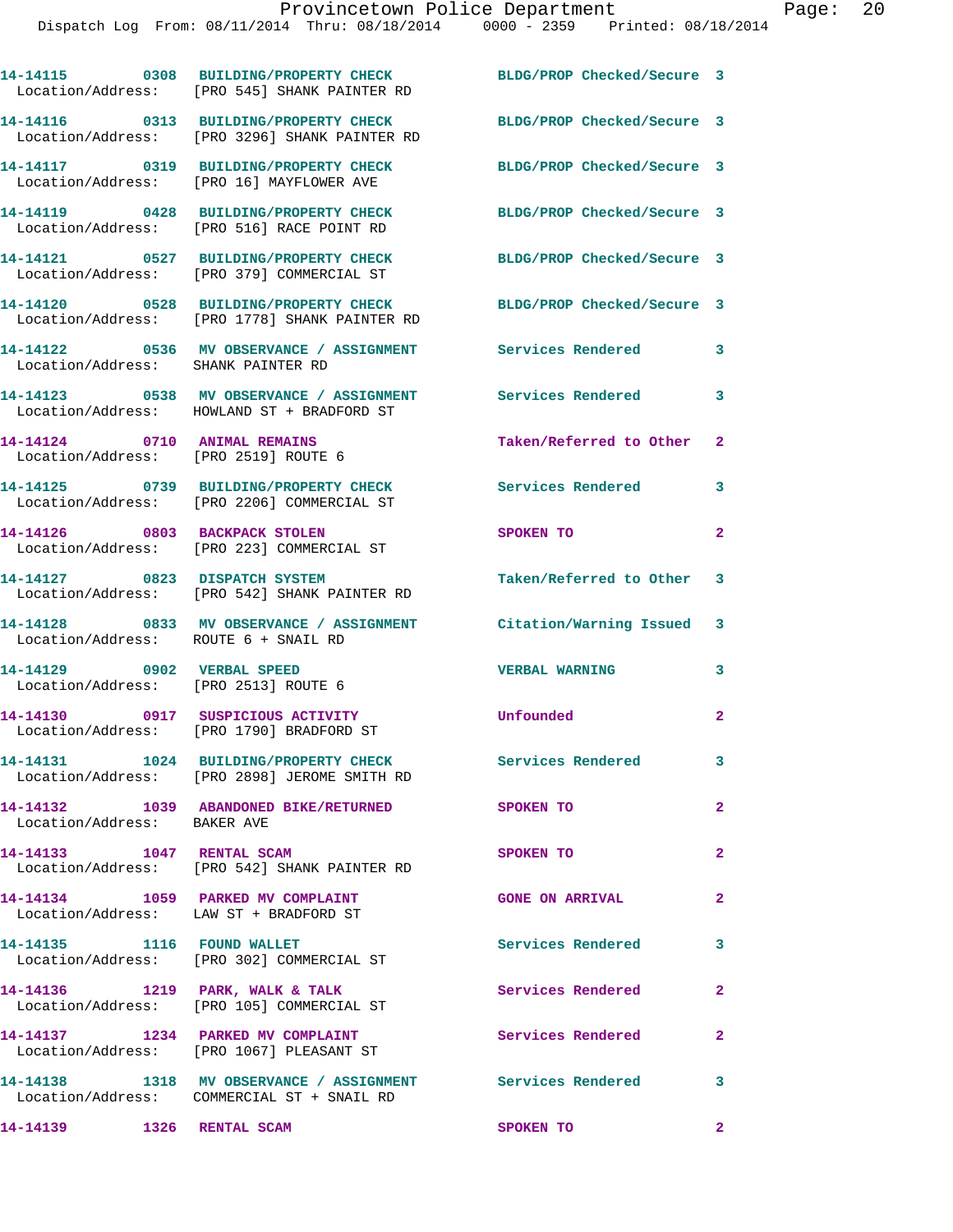|                                 | Provincetown Police Department Fage: 21<br>Dispatch Log From: 08/11/2014 Thru: 08/18/2014   0000 - 2359   Printed: 08/18/2014   |                           |              |  |
|---------------------------------|---------------------------------------------------------------------------------------------------------------------------------|---------------------------|--------------|--|
| Location/Address: PLEASANT ST   |                                                                                                                                 |                           |              |  |
|                                 | 14-14140   1429   EVALUATION/REFUSAL   PATIENT REFUSAL   1<br>Location/Address: [PRO 2824] COMMERCIAL ST                        |                           |              |  |
|                                 | 14-14141 1440 FOUND KEYS/ LEXUS Services Rendered 3<br>Location/Address: [PRO 105] COMMERCIAL ST                                |                           |              |  |
|                                 | 14-14142 1502 LARCENY OF PASSPORT 1nvestigated<br>Location/Address: CONWELL ST                                                  |                           | $\mathbf{2}$ |  |
|                                 | 14-14143 1521 THREATS<br>Location/Address: [PRO 542] SHANK PAINTER RD                                                           | Services Rendered 2       |              |  |
|                                 | 14-14144 1603 MEDICAL EMERGENCY/DOT<br>Location/Address: [PRO 440] HARRY KEMP WAY                                               | Transported to Hospital 1 |              |  |
| Location/Address: PRINCE ST     | 14-14145 1606 MV ACCIDENT/PAST Services Rendered 1                                                                              |                           |              |  |
| Location: CENTER ROAM           | 14-14146 1628 PARK, WALK & TALK 1997 Services Rendered 2                                                                        |                           |              |  |
|                                 | 14-14147 1733 FOUND WHITE SAMSUNG PHONE Services Rendered 3<br>Location/Address: [PRO 542] SHANK PAINTER RD                     |                           |              |  |
|                                 | 14-14148 1813 PARK, WALK & TALK 5 Services Rendered 2<br>Location/Address: [PRO 105] COMMERCIAL ST                              |                           |              |  |
| Location/Address: COMMERCIAL ST | 14-14149 1821 RENTAL SCAM                                                                                                       | Services Rendered 2       |              |  |
|                                 | 14-14150 1834 COMPLAINT - STREET PERFORMERS SPOKEN TO<br>Location/Address: [PRO 3392] COMMERCIAL ST                             |                           | $\mathbf{3}$ |  |
|                                 | 14-14151 1837 FIRE, STRUCTURE<br>Location/Address: [PRO 3910] BAYBERRY AVE                                                      | False Alarm               | $\mathbf{1}$ |  |
|                                 | 14-14152 1908 FIRE, STRUCTURE 1981 1908 FIRE, STRUCTURE SERVICES Rendered 1<br>Location/Address: [PRO 3449] CAPTAIN BERTIES WAY |                           |              |  |
|                                 | 14-14154 1932 BUILDING/PROPERTY CHECK BLDG/PROP Checked/Secure 3<br>Location/Address: [PRO 2577] BRADFORD ST                    |                           |              |  |
|                                 | 14-14156 2017 FOUND SUPERMAN WALLET Services Rendered 3<br>Location/Address: [PRO 542] SHANK PAINTER RD                         |                           |              |  |
| 14-14157 2059 MV STOP           | Location/Address: PLEASANT ST + BRADFORD ST                                                                                     | VERBAL WARNING 3          |              |  |
|                                 | 14-14158 2114 BUILDING/PROPERTY CHECK BLDG/PROP Checked/Secure 3<br>Location/Address: [PRO 1778] SHANK PAINTER RD               |                           |              |  |
|                                 | 14-14159 2127 BUILDING/PROPERTY CHECK BLDG/PROP Checked/Secure 3<br>Location/Address: [PRO 306] COMMERCIAL ST                   |                           |              |  |
| 14-14160 2130 MV STOP           | Location/Address: [PRO 3296] SHANK PAINTER RD                                                                                   | VERBAL WARNING 3          |              |  |
|                                 | 14-14162 2143 FOUND BAG<br>Location/Address: [PRO 542] SHANK PAINTER RD                                                         | Services Rendered 3       |              |  |
|                                 | 14-14163 2210 BUILDING/PROPERTY CHECK BLDG/PROP Checked/Secure 3<br>Location/Address: [PRO 519] RACE POINT RD                   |                           |              |  |
|                                 | 14-14166 2236 ALARM - FIRE<br>Location/Address: [PRO 155] COMMERCIAL ST                                                         | False Alarm 1             |              |  |
|                                 | 14-14167 2300 ALARM - GENERAL<br>Location/Address: [PRO 3148] COMMERCIAL ST                                                     | Services Rendered 1       |              |  |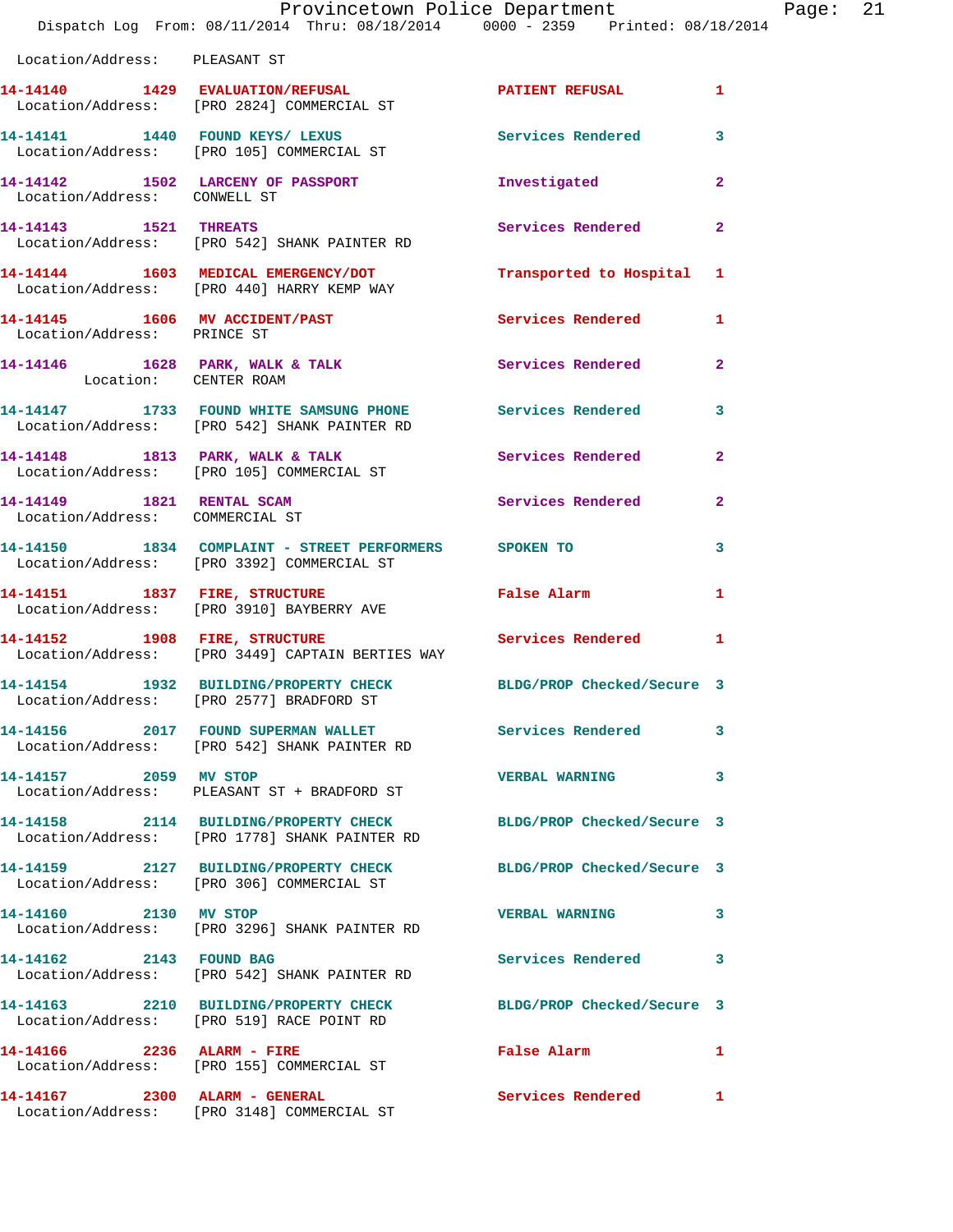|                                     | Provincetown Police Department Page: 22<br>Dispatch Log From: 08/11/2014 Thru: 08/18/2014   0000 - 2359   Printed: 08/18/2014 |                      |                |  |
|-------------------------------------|-------------------------------------------------------------------------------------------------------------------------------|----------------------|----------------|--|
| Location/Address: [PRO 521] ROUTE 6 | 14-14168 2315 BUILDING/PROPERTY CHECK BLDG/PROP Checked/Secure 3                                                              |                      |                |  |
|                                     | 14-14170 2326 ALARM - GENERAL Could Not Locate 1<br>Location/Address: [PRO 542] SHANK PAINTER RD                              |                      |                |  |
|                                     | 14-14171 2346 MV COMPLAINT<br>Location/Address: [PRO 433] RYDER ST EXT                                                        | No Action Required 2 |                |  |
|                                     | 14-14172 2351 PARK, WALK & TALK Services Rendered 2<br>Location/Address: [PRO 204] COMMERCIAL ST                              |                      |                |  |
| For Date: $08/18/2014$ - Monday     |                                                                                                                               |                      |                |  |
|                                     | 14-14173 0005 SUSPICIOUS ACTIVITY Unfounded<br>Location/Address: [PRO 526] RYDER ST EXT                                       |                      | $\overline{2}$ |  |
|                                     | 14-14174 0007 LOBBY TRAFFIC<br>Location/Address: [PRO 542] SHANK PAINTER RD                                                   | Services Rendered 2  |                |  |
|                                     | 14-14175 0015 BUILDING/PROPERTY CHECK BLDG/PROP Checked/Secure 3<br>Location/Address: [PRO 1778] SHANK PAINTER RD             |                      |                |  |
|                                     | 14-14176 0031 BUILDING/PROPERTY CHECK BLDG/PROP Checked/Secure 3<br>Location/Address: [PRO 440] HARRY KEMP WAY                |                      |                |  |
|                                     | 14-14177 0105 MV OBSERVANCE / ASSIGNMENT Services Rendered 3<br>Location/Address: RYDER ST + BRADFORD ST                      |                      |                |  |
|                                     | 14-14179 0116 TRAFFIC CONTROL<br>Location/Address: GOSNOLD ST + COMMERCIAL ST                                                 | No Action Required 3 |                |  |
|                                     | 14-14180 0144 BUILDING/PROPERTY CHECK BLDG/PROP Checked/Secure 3<br>Location/Address: [PRO 1646] WINSLOW ST                   |                      |                |  |
|                                     | 14-14181 0148 BUILDING/PROPERTY CHECK BLDG/PROP Checked/Secure 3<br>Location/Address: [PRO 1989] COMMERCIAL ST                |                      |                |  |
|                                     | 14-14183 0324 BUILDING/PROPERTY CHECK BLDG/PROP Checked/Secure 3<br>Location/Address: [PRO 516] RACE POINT RD                 |                      |                |  |
| 14-14184 0402 MV STOP               | Location/Address: BRADFORD ST + THISTLEMORE RD                                                                                | VERBAL WARNING 3     |                |  |
|                                     | 14-14185 0412 BUILDING/PROPERTY CHECK BLDG/PROP Checked/Secure 3<br>Location/Address: [PRO 444] HIGH POLE HILL                |                      |                |  |
|                                     | 14-14186 0415 BUILDING/PROPERTY CHECK BLDG/PROP Checked/Secure 3<br>Location/Address: [PRO 1778] SHANK PAINTER RD             |                      |                |  |
|                                     | 14-14187 0428 BUILDING/PROPERTY CHECK BLDG/PROP Checked/Secure 3<br>Location/Address: [PRO 595] BRADFORD ST                   |                      |                |  |
|                                     | 14-14189 0508 BUILDING/PROPERTY CHECK Services Rendered 3<br>Location/Address: [PRO 433] RYDER ST EXT                         |                      |                |  |
|                                     | 14-14188 0518 BUILDING/PROPERTY CHECK BLDG/PROP Checked/Secure 3<br>Location/Address: [PRO 3259] MACMILLAN WHARF              |                      |                |  |
| Location: ROUTE 6 I/B               | 14-14190 0548 MV OBSERVANCE / ASSIGNMENT Services Rendered 3                                                                  |                      |                |  |
|                                     | 14-14191 0626 BUILDING/PROPERTY CHECK BLDG/PROP Checked/Secure 3<br>Location/Address: [PRO 99] COMMERCIAL ST                  |                      |                |  |
|                                     | 14-14192 0658 PARKING COMPLAINT / GENERAL Citation/Warning Issued 3<br>Location/Address: ALLERTON ST + COMMERCIAL ST          |                      |                |  |
|                                     | 14-14193 0800 POS 1 DOWN<br>Location/Address: [PRO 542] SHANK PAINTER RD                                                      | Services Rendered 1  |                |  |